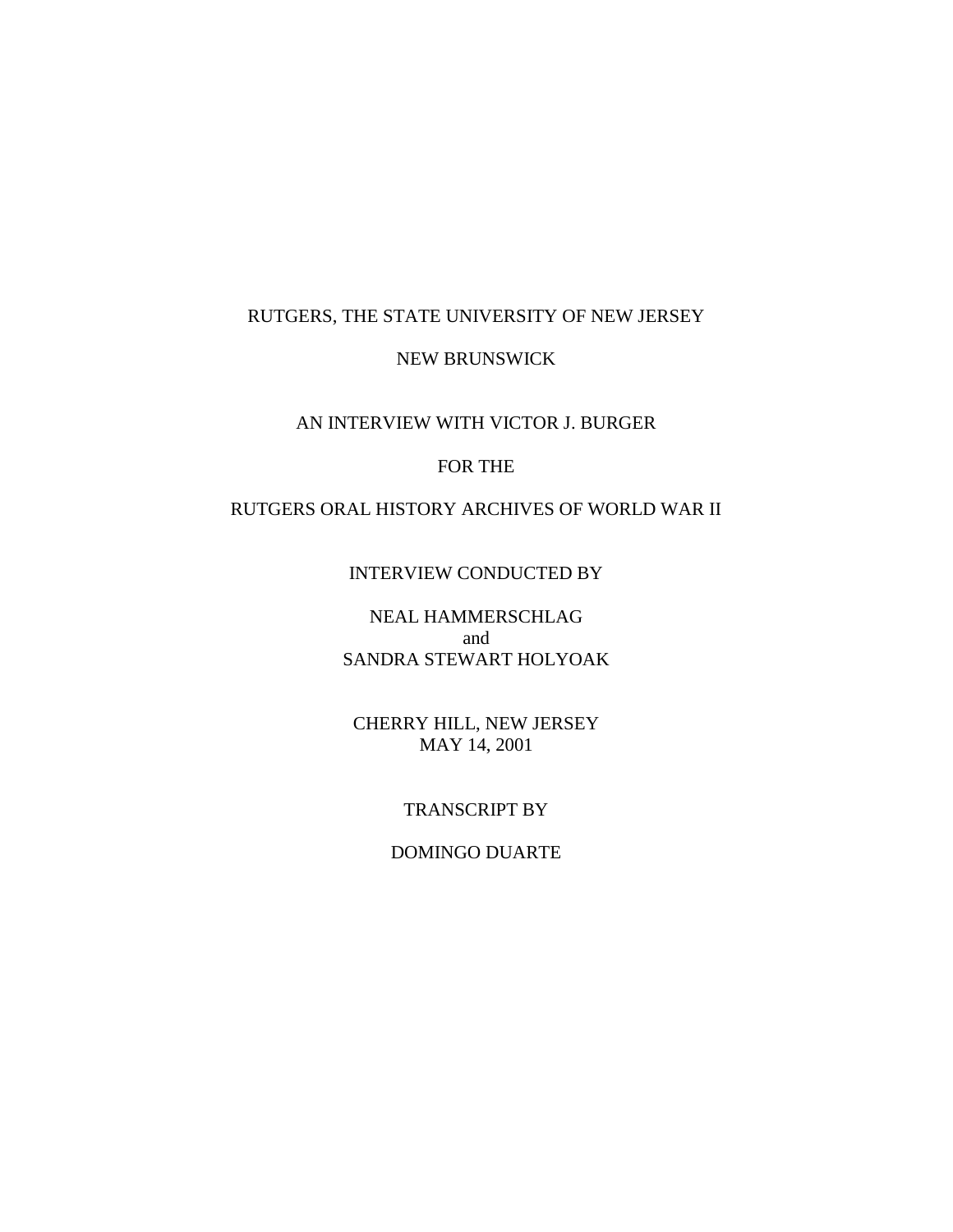Neal Hammerschlag: This begins an interview with Victor Burger on May 14, 2001 at 27 Kent Road, Cherry Hill, New Jersey with Neal Hammerschlag and …

Sandra Stewart Holyoak: Sandra Stewart Holyoak.

NH: Mr. Burger, we'd like to thank you for taking the time out of your day to talk with us. Would you begin by telling us where you were born and about your parents?

Victor Burger: I was born in Washington, DC, and I don't know what to tell you about my parents. They were there. [laughter]

NH: I read that your father served in World War I.

VB: Yes, I understand that he did, very briefly.

NH: What did he do?

VB: I don't know.

SH: What was his name?

VB: Same as mine.

SH: So you're a junior.

VB: No, not exactly, strangely enough. He is Victor J. Burger, and I'm Victor J. Burger, but the J stands for different things, (Jessup?) in his case, John in mine, and it's very confusing. Junior might be better and easier all around.

SH: Where was your father born?

VB: In Brooklyn, New York …

SH: Did he have a lot of brothers and sisters?

VB: He had an older brother and an older sister.

SH: Did you get to know them as a young man?

VB: Oh, yes, to some degree, but we were down here in what is now Cherry Hill, or near Cherry Hill, New Jersey, and they were up in Brooklyn, so we didn't see [them that often].

SH: Tell us your mother's name and where she was born.

VB: Well, her name was Suesser, S-U-E-S-S-E-R, which is German, and she was also from Queens or Brooklyn, whatever it was in those days.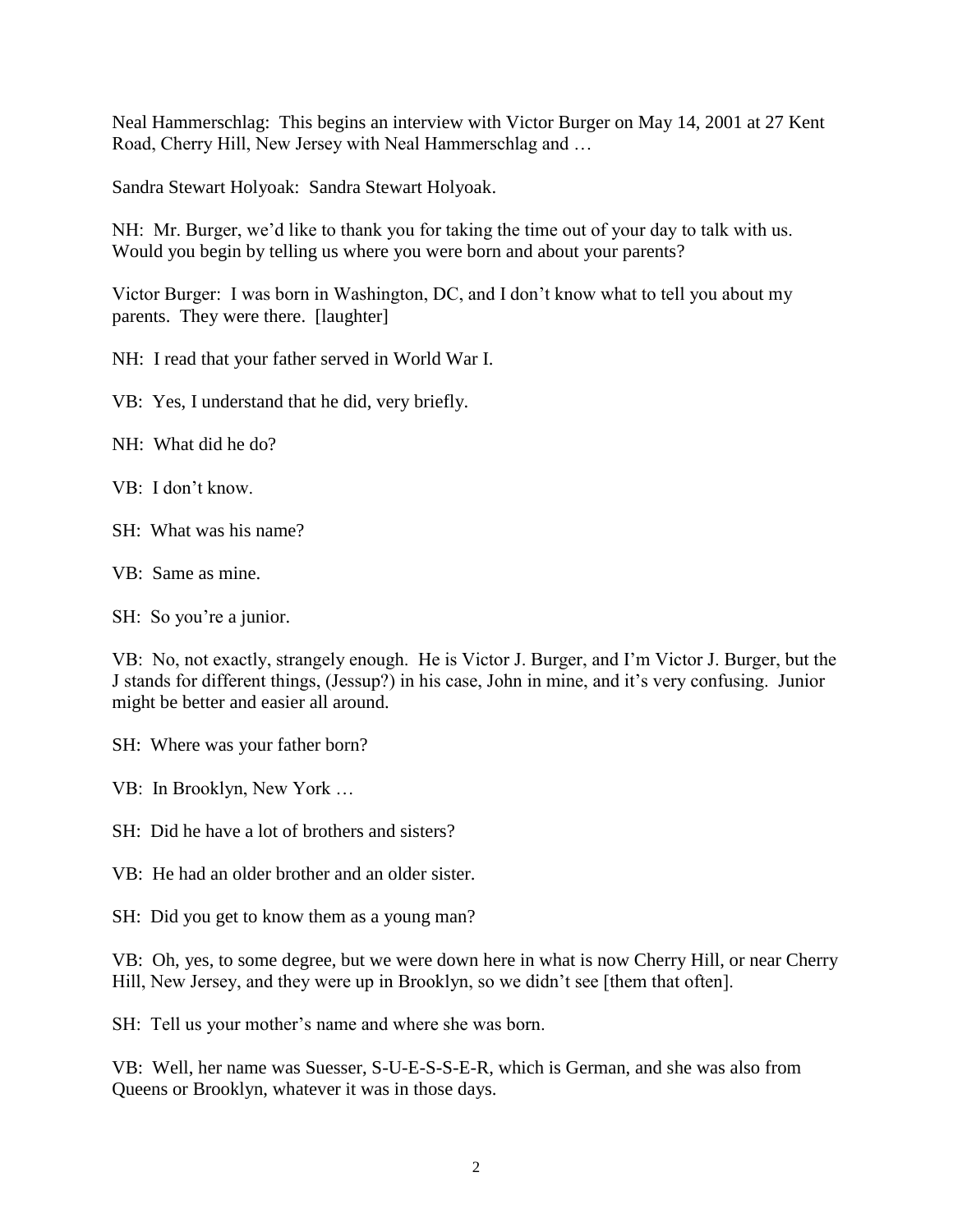SH: Did they ever tell you how they met?

VB: No, I would only be guessing if I said that. She worked in New York City, and he was in sales, in various kinds of sales … I suspect he met her on one of his sales calls, and so that was that.

SH: Do you remember what year they married?

VB: I guess, 1920, probably, is when they were married.

SH: After he had done a brief stint in World War I.

VB: Oh, yes.

SH: … Are you an only child?

VB: Yes, I'm one of those.

NH: Where did you go to high school?

VB: Merchantville High School, which is … about ten minutes from here.

SH: What's the story behind your being born in DC? Your mother and father met and married in New York

VB: Yes, that's right, and he took a job with Judd & Detweiler, which is a huge printer and printed the *National Geographic* in those days, and he had a job with them. … He met someone from the printing plate, local printing plate, the Potomac Electrotype Company … Oh, then my father took a job up in New York State, and this man remembered him and wanted him to come down, so he came down, and that's that.

SH: Did your mother, as far as you know, have any kind of a career before she met your father?

VB: No, well, she was a secretary in one of the financial houses, (a factor?). I'm not sure what (a factor?) is, but that's what they did, I understand, in lower Manhattan. [She] got there by subway, an L.

NH: How long were you in Washington for?

VB: About twenty breaths, I mean, a very short time, and then we went up to Binghamton, New York, which is where my father took this position. … Actually, when he went with the electrotype company, it had opened a subsidiary plant in Camden, New Jersey, so he never actually worked for them in Washington, but in Camden, and that's how we got here.

SH: How old were you when you moved to this area?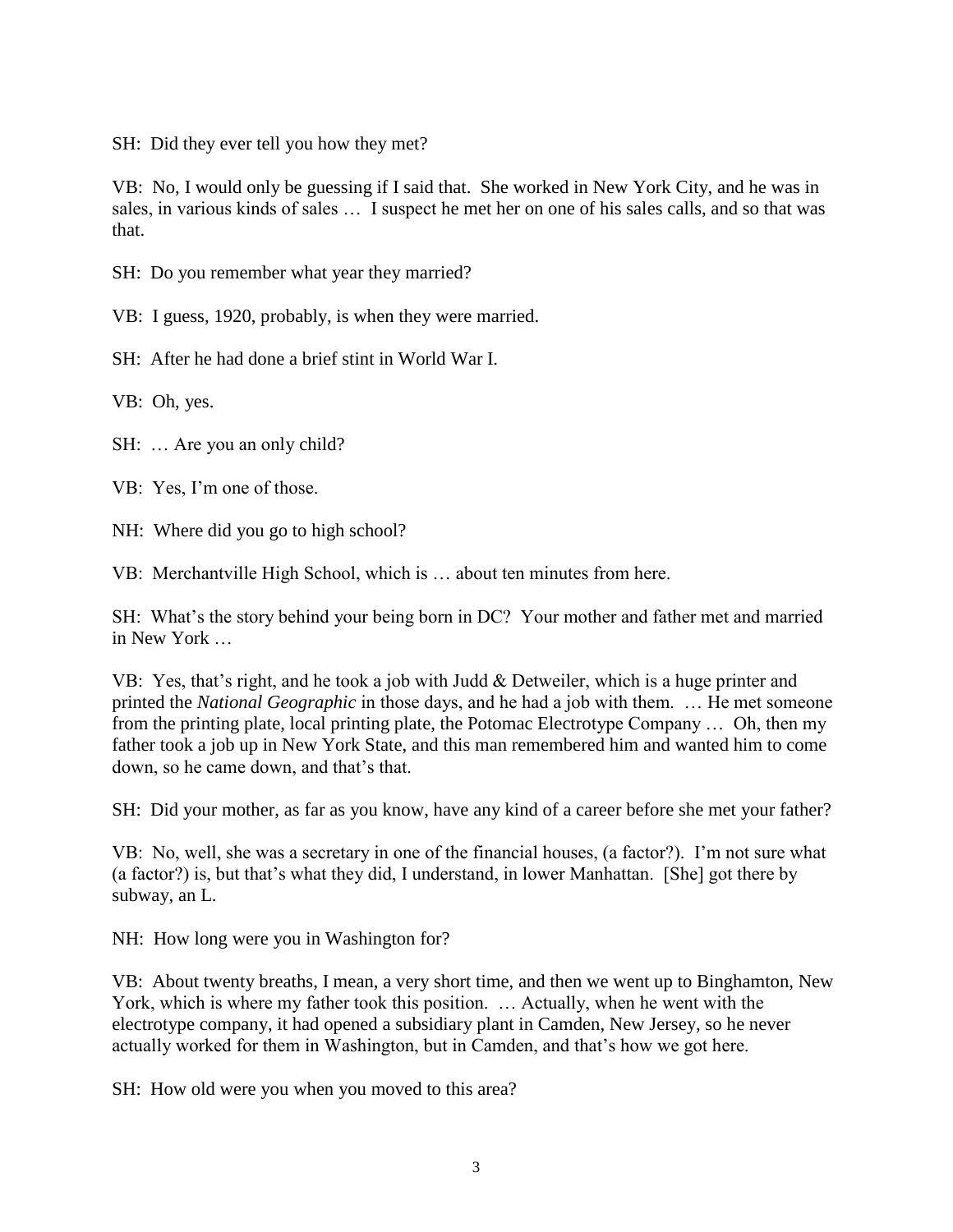VB: Two, something like that.

SH: So your earliest memories are here in this area.

VB: Oh, yes, yeah.

SH: When you were in grade school, what do you remember most about grade school?

VB: Well, I remember being there. I mean, you know, you can forget some things, but it was a school. I know one thing, it was the Depression, and the teachers never changed. The same eight teachers when I arrived in kindergarten, and they were still there when I left the sixth grade.

NH: What about high school during the Depression?

VB: Well, the Depression was pretty much over by the time we got to high school. So it was, I have no particular comments in that regard. We did everything we should have done.

SH: Do you remember anything about the Depression, how it affected other members of the family?

VB: Well, I didn't exactly know what was going on, of course, because I was, what, six or seven, but it didn't affect us too much, because my father had a job. … There were a few people who moved away in the night, and things like that.

SH: What was your favorite subject in high school?

VB: … History, English, French.

SH: Were you involved in anything like Boys Scouts or any kinds of clubs at all?

VB: In high school? No. In high school, [I was] in the usual clubs, you know.

SH: Were there sports or activities that you found interesting?

VB: Well, I just wasn't too much into sports and things, but I was in the senior play and the junior play, and things like that, and that's about it.

SH: Did you have any musical talents, too?

VB: Well, they tried and they tried, but it didn't work.

NH: Can you tell us a little about Rutgers, when you first got there?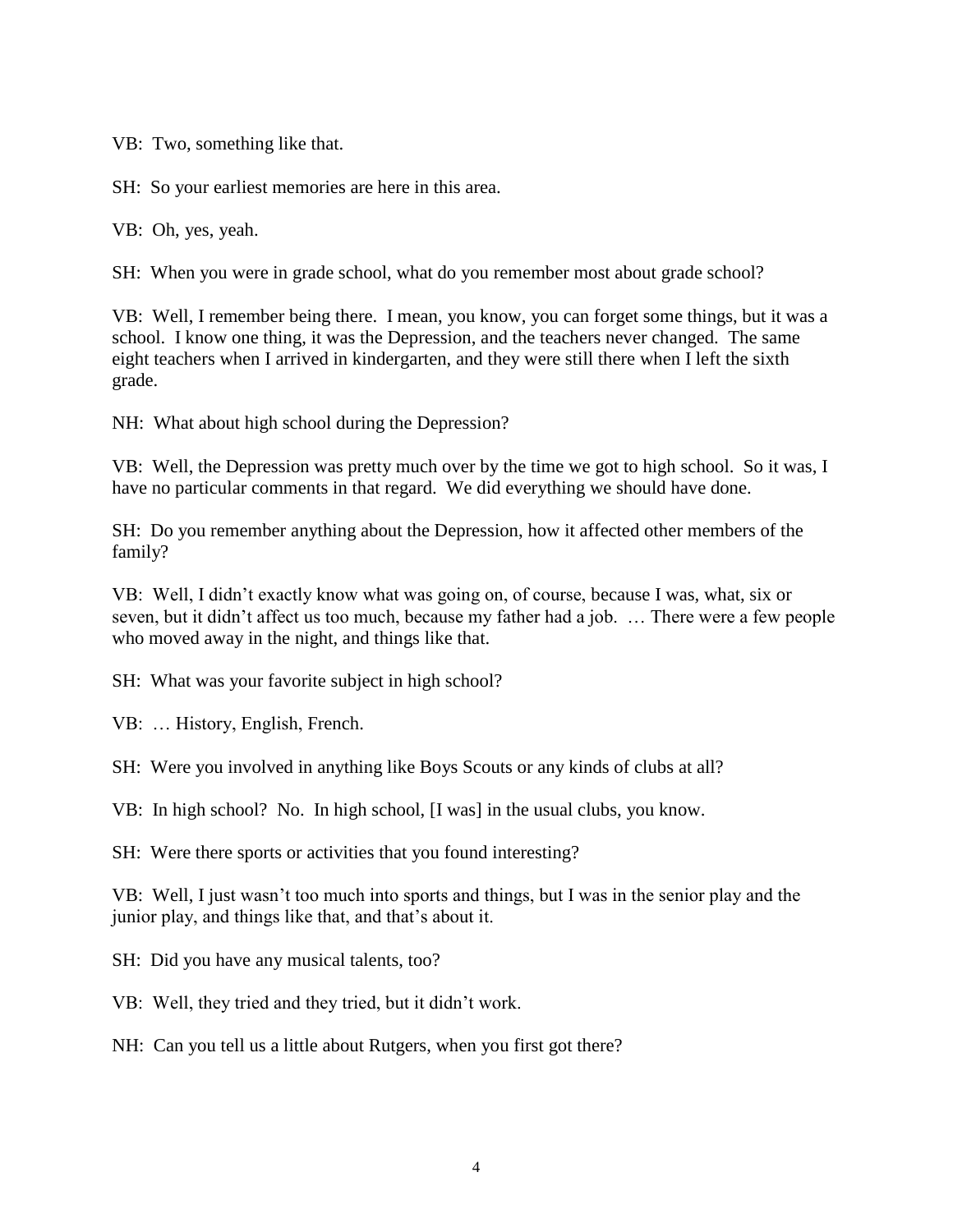VB: Well, it was a lot smaller than it is today. We were the first class to have 500 members, which didn't last long. It went down from in the earlier days.

SH: What do you remember about wanting to go to college? Was Rutgers always your first choice?

VB: No, there wasn't as much emphasis put on the college, at least not in our high school, but everybody got somewhere, and I got to Rutgers. I was up on a visit one time. That helped.

SH: What brought on the visit? What precipitated it?

VB: I don't know. Like so many things, I don't remember.

SH: Well, that's quite all right.

NH: Where did you live?

VB: In Pennsauken? You mean at Rutgers? Well, I lived in the Hegemen dorm the first year and the DU [Delta Upsilon] fraternity house the other three years.

SH: What was your original major, or what did you plan to major in?

VB: Business administration.

SH: From the very beginning?

VB: Yes, it didn't change.

SH: How were you recruited for the DU house? Did you have friends there?

VB: No. It just sort of, you are recruited, that's true, I mean, but I don't exactly know. I couldn't tell you exactly how, but suddenly, there I was.

NH: Can you tell us a little bit about those guys that had lived in the house, that group of people?

VB: Well, we were one of the top fraternities on campus. I will say that it was voted, some years after I got out, that it was [voted] the top fraternity for the past fifty years. However, times change, and it's no longer there. They had some arguments, I gather, with the administration. The house is there, but somebody else is in it, which is too bad, but that's the way things are.

NH: I live in your house now.

SH: Can you tell us who your roommates were in the Hegeman house?

VB: No, they were private rooms, all of them.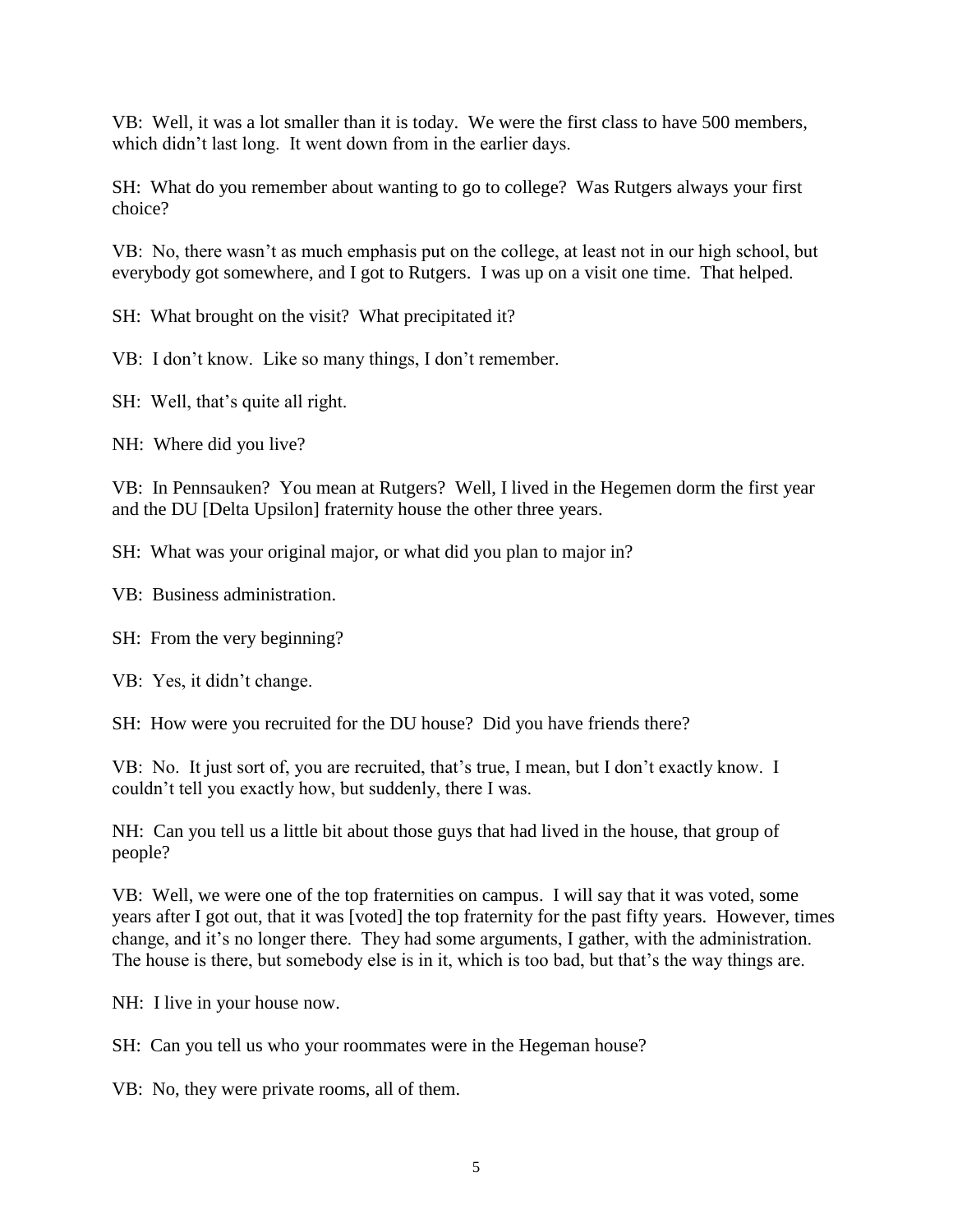SH: Who was your roommate in the DU house?

VB: Well, one year, it was Tom (Germas?), and for a year and half, I guess, it was Bob Jones, and after the war, it was almost everybody, because people kept coming back and there was no place to put them. So we usually had four people sharing a room, which is a lot of people and a lot of desks, but that's the way it had to be, so we got through it.

SH: Tell us about some of the social activities that the house presided over.

VB: Well, actually, they had a limited number of parties allowed. It was very much under control from the dean's office, or whatnot, and so we had house parties, I think three, probably, each semester. That's all it was. There weren't any other parties like you hear about now. That was it, but it was fine. I think it was a great fraternity. I was glad I was there. I'm sorry you're in our house now, but everybody's got to be someplace.

NH: I read also you were in the Queen's Players.

VB: Yeah, that's right.

NH: Did you put on any shows?

VB: Well, I just sort of helped before the war. See, the whole thing is before the war and after the war, and after the war, yeah, we put out two plays, and I was in them both.

NH: How did you and your parents feel about interrupting your college education to serve?

VB: Well, it had to be done. It had to be.

NH: When you left, did you plan on returning?

VB: Yeah, I think so. I think you could say that. We went to a lot of trouble, those of us who were leaving at the same time, to get credit, this would have been in our junior year, just before the war, credit for a year's courses, even though we didn't quite complete them, because we had to leave. So that kind of indicates that we were thinking of coming back, and I think that's true.

SH: Do you remember where you were when you heard about the attack on Pearl Harbor?

VB: In the library. It was a Sunday.

NH: What was the general reaction?

VB: "Where's Pearl Harbor?"

SH: Did they make an announcement in the library?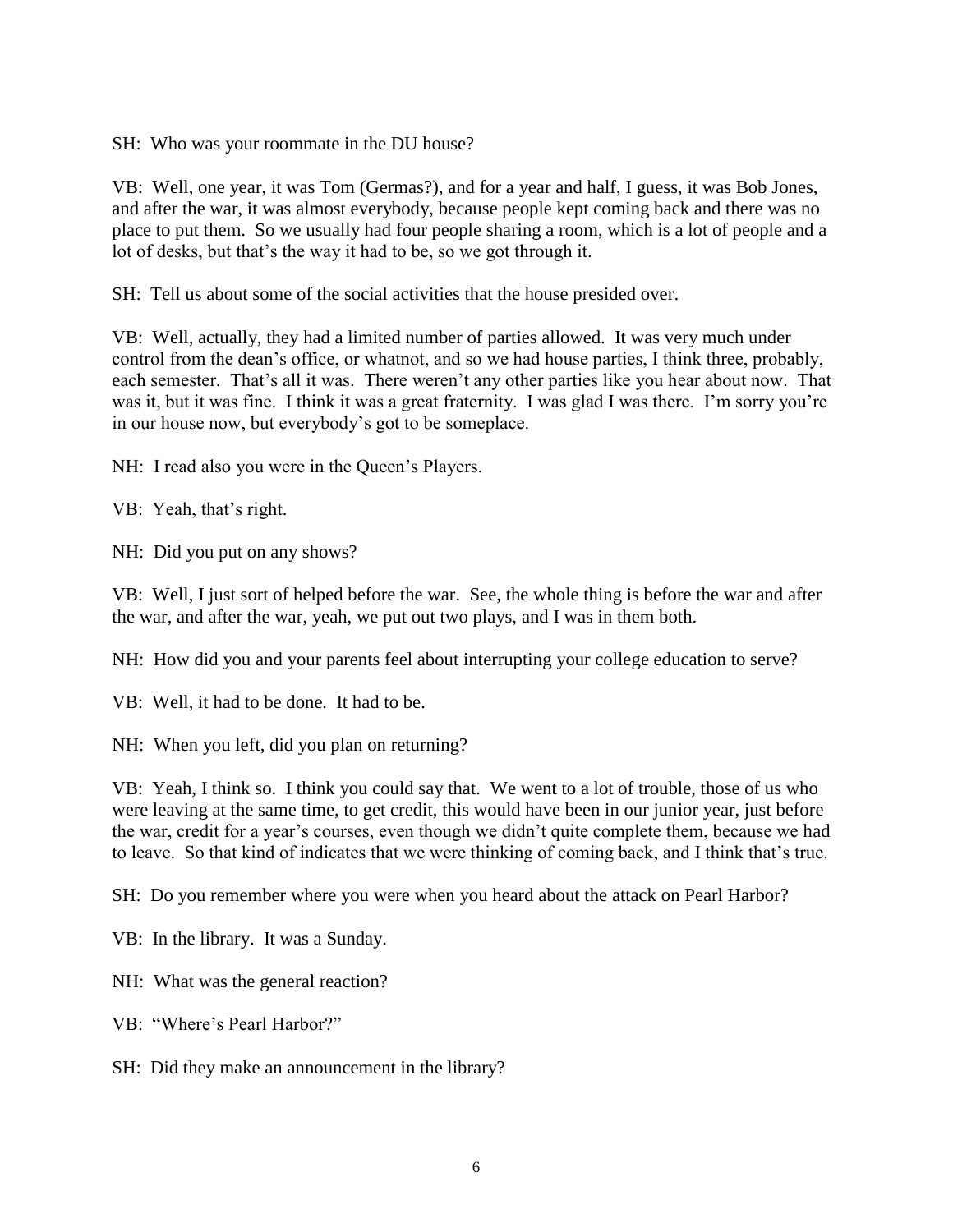VB: No. No, I guess I didn't hear of it, until I came back to the DU house, and somebody there with a [radio], or something, and, well, that was it. ... There were a couple of days of speeches by the president and various people, and for a while, life went on as before, for a year or two, actually.

SH: Before Pearl Harbor, how involved were you as a student with the news of what was going on in Europe?

VB: Minimally. We did get newspapers and we read them, but it wasn't a hot topic of conversation.

SH: Were there any groups on campus demonstrating for involvement or against involvement? Do you remember?

VB: Not that I know of.

SH: What did you think of mandatory chapel?

VB: … Well, you had to get out of it. … For freshmen, they had to go every Monday at noontime, or something like that. That was just a meeting of the freshman class really.

SH: What about the administration? Who was the Dean of Men when you went into Rutgers?

VB: Fraser Metzger.

SH: Tell us a Fraser Metzger story.

VB: He was from the old school. I don't have any particular story. Well, actually, he also was a DU, it just happened, and anytime the DUs got into trouble, "Oh, my own boys."

SH: Was Demarest still there when you were a freshman?

VB: Oh, yeah, Whistling Willie, or something like that, yeah, yeah, I guess.

SH: We were just wondering if you have any stories about Rutgers administrators.

VB: I have no particularly great stories, no.

SH: Was there any competition between fraternities and non-fraternities that you remember on campus?

VB: No. Fraternities versus fraternities, yes.

SH: What was that competition?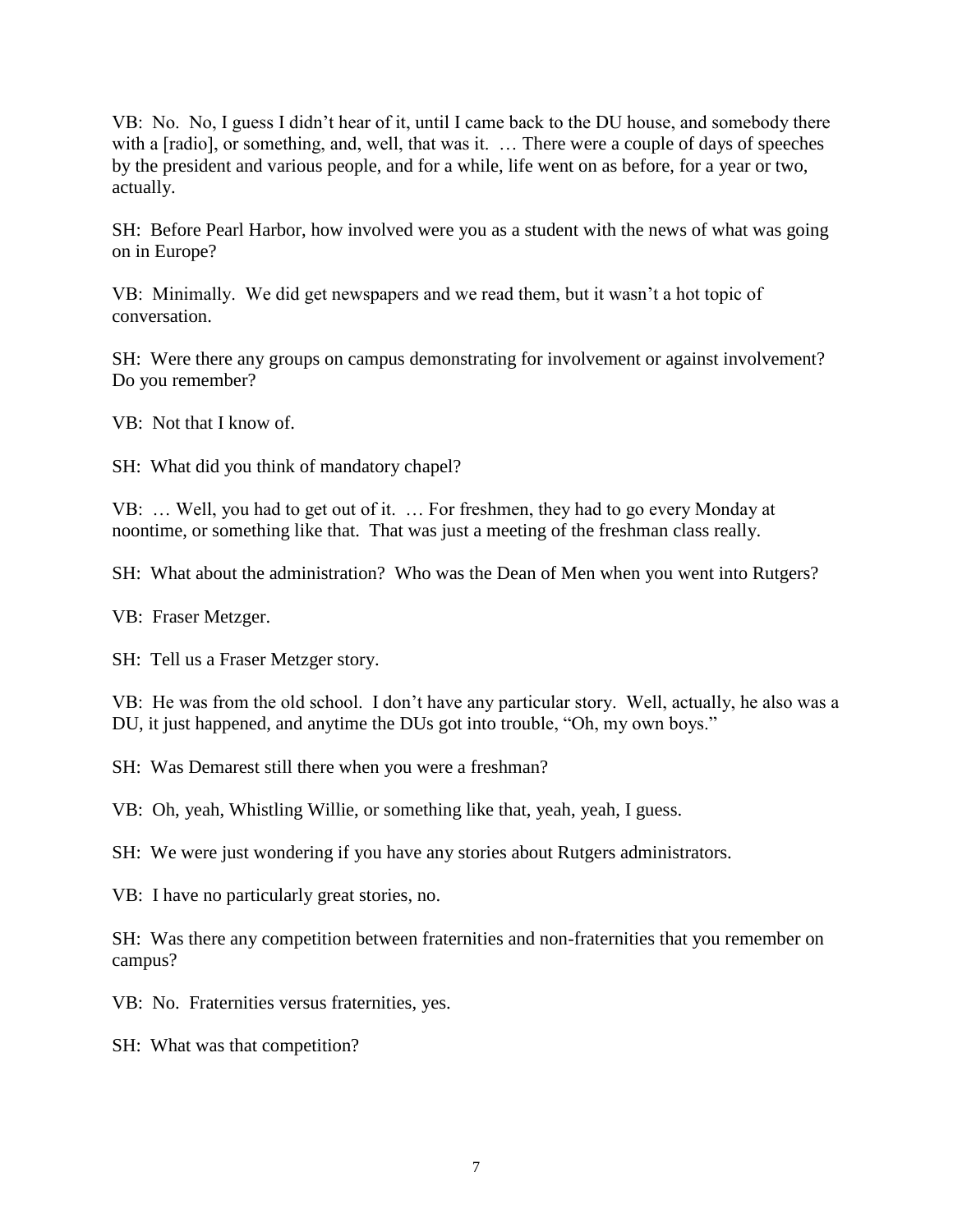VB: Oh, it was decorating for the football game coming up the next Saturday. … I don't think there was too much in the way of formal athletics, you know, basketball games, or something. I don't think there was too much of that.

SH: Did you go to the football games in the fall?

VB: Yeah, sure.

SH: Did you have to wear a dink?

VB: Yes, I wore a dink. Oh, sure. Well, that was part of it. All freshmen had to wear the dink.

SH: What else did you have to do?

VB: Oh, golly. I think you had to wear a necktie, too. … There were other things we had to do, and I don't remember what they were.

SH: What did you have to do to for upper classmen, as a freshman? Did you just avoid them?

- VB: Probably, but, no, there wasn't too much of that ...
- SH: Was it the sophomores that gave you more trouble or the seniors?
- VB: Neither.
- SH: Who was your favorite professor, before the war?
- VB: Before the war, Professor Corlett, perhaps.
- SH: What did he teach?

VB: Spanish.

- SH: Really. You said you had taken French.
- VB: Yes, that was in high school.

SH: Did you continue with your Spanish studies at all?

VB: After the war, it was a long interval, [and] I think it would [have been] difficult to take it, of course, just to catch up to where you were, so I wouldn't say that.

- SH: Were you drafted, or did you enlist?
- VB: I enlisted, because I probably would have been drafted.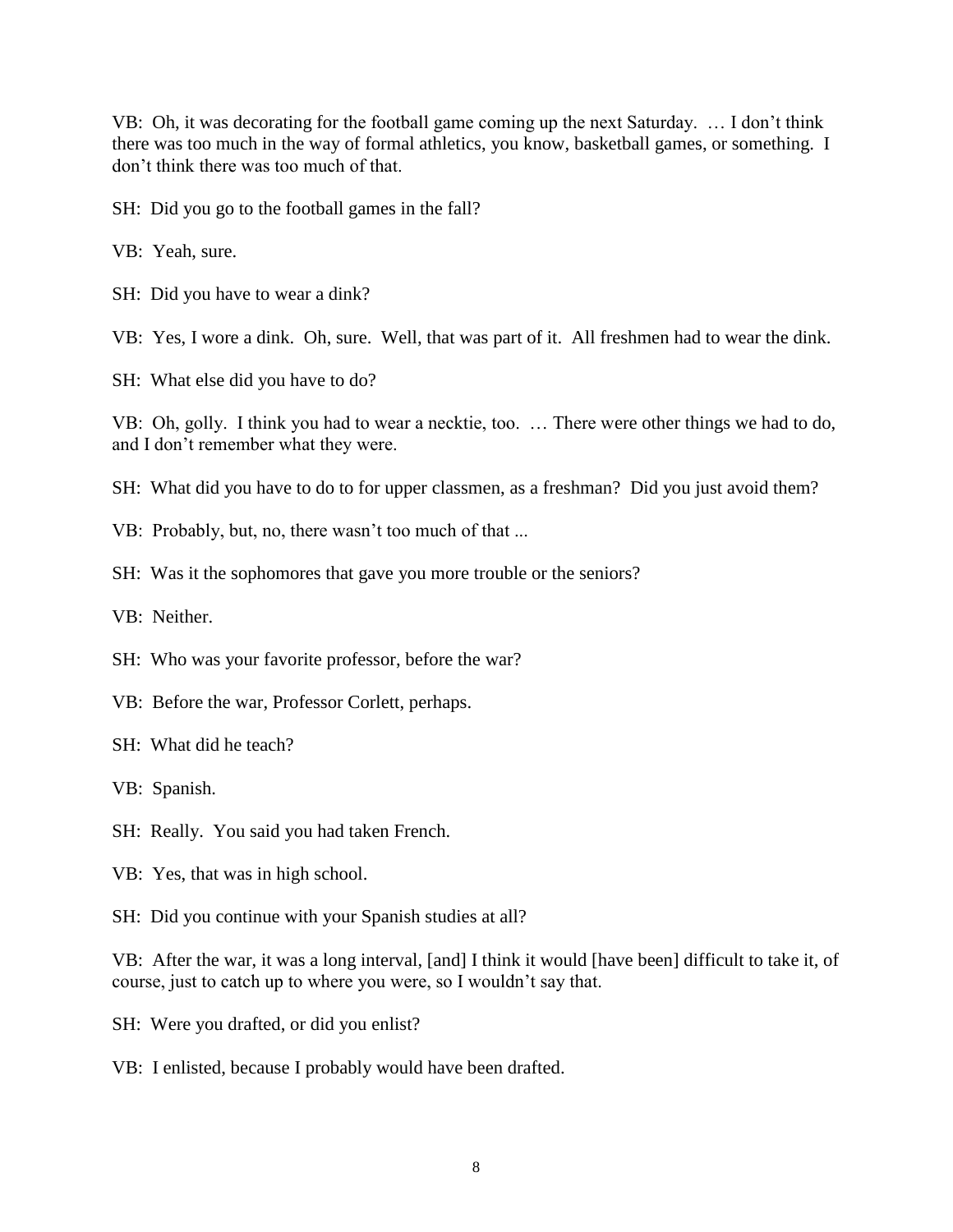SH: Did you have any thoughts about going into the Navy or any other service, the Marines?

VB: I probably thought about everything. That's what you did.

SH: The DU men, did they all go into one form of service?

VB: Well, a lot of them were in the Advanced ROTC course, and they all left in one group. Other than that, I think they went every place.

SH: You were in ROTC the first two years. Did you think about doing Advanced, at all?

VB: I thought about it, but it didn't appeal to me. It probably should have, but didn't.

NH: Why did you choose the Army Air Force, as opposed to the other services?

VB: They chose me.

NH: Were you happy with that?

VB: Yeah.

SH: Where did you report? Where was your first induction?

VB: Fort Dix, for just a couple of days.

SH: Did you go down by train from Rutgers?

VB: No. I was home and took the train to Fort Dix, which was a short ride, but there it was.

SH: After you heard about Pearl Harbor, how long was it before you talked to your parents about it?

VB: I really don't know.

SH: I wondered if there was a phone call, or letter, or any communication.

VB: No. Well, I was still in college then and came home from time to time.

SH: You would have come home a couple of weeks later for Christmas break. What kind of discussions did you …

VB: I don't remember. Those fifty years went by pretty fast, and I don't remember.

NH: Basic training in Atlantic City, what about that?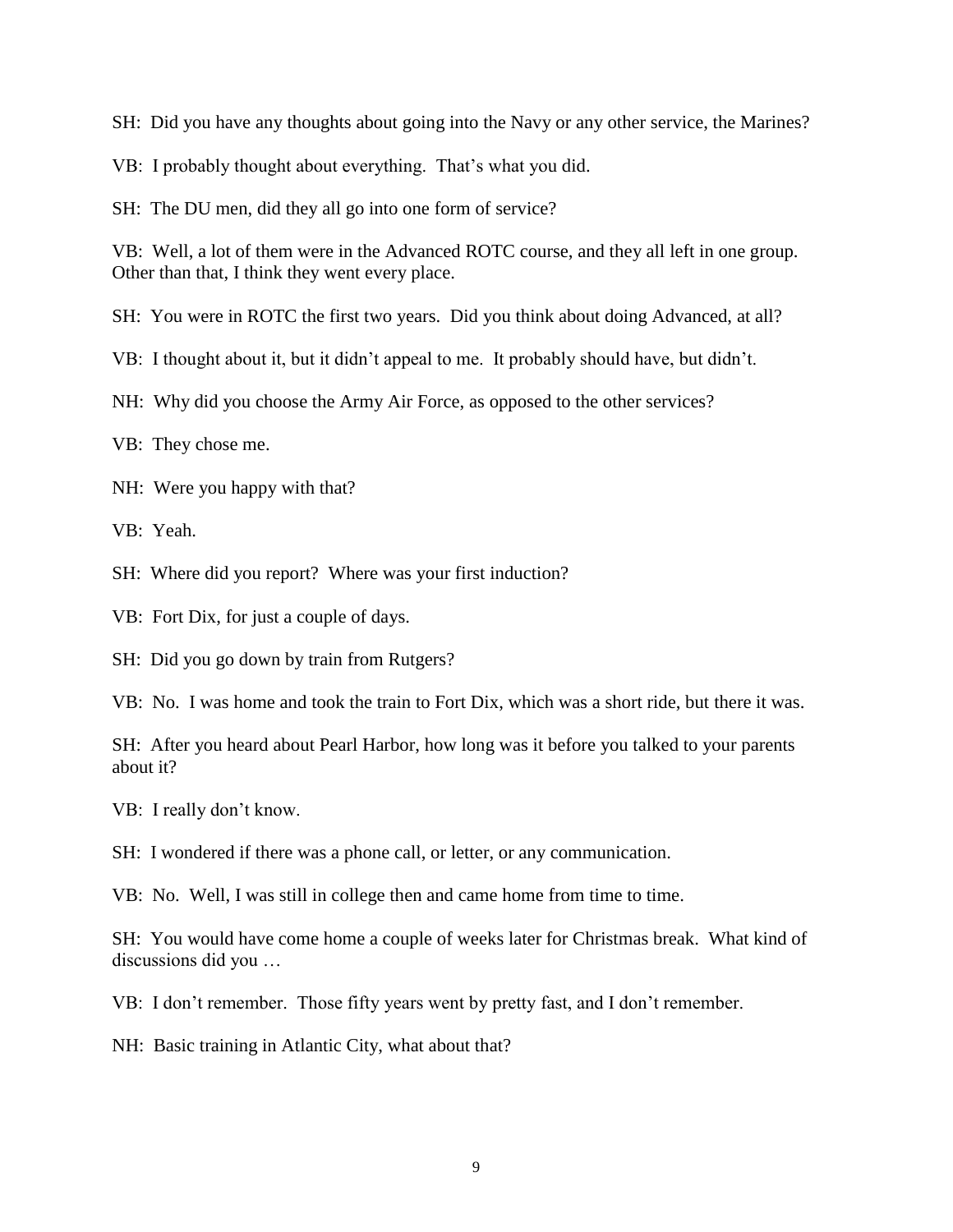VB: I said goodbye to everyone, you know, "We're off, sixty miles down the Pike." There I was for basic training and ...

NH: What kinds of men were there? Were they basically from your area?

VB: No, no. They were from anywhere. They were from all over, the whole country.

NH: Did you leave a favorite girl back at NJC?

VB: No, not particularly. No, not really.

NH: Looking back now, do you feel that you were adequately prepared for basic training?

VB: For basic training? Not really.

SH: Where did you go from Atlantic City then? Where did your training take you?

VB: Fargo, North Dakota.

SH: There is a switch.

VB: Yes, a switch. A great place, if you're there in the summertime, which I was. Those who were there in the winter said it was unbelievable there, but not when I was there. For a couple of months, it was very, very nice.

SH: Did you go by train from Atlantic City?

VB: Yeah, we didn't know where we were going … Oh, rumors got around, you know, like rumors do.

SH: What was your training in Fargo?

VB: That was a clerical training school. It was at a college.

SH: Was there the same mix of people from all over the country?

VB: Yes.

NH: What kinds of things did that entail, the training? I haven't read much about clerical schools.

VB: Well, I really, it's hard to capsulize it, but it was just how to run an office, I suppose is what it was, when you got right down to it.

SH: Why do you think that the Air Force chose you?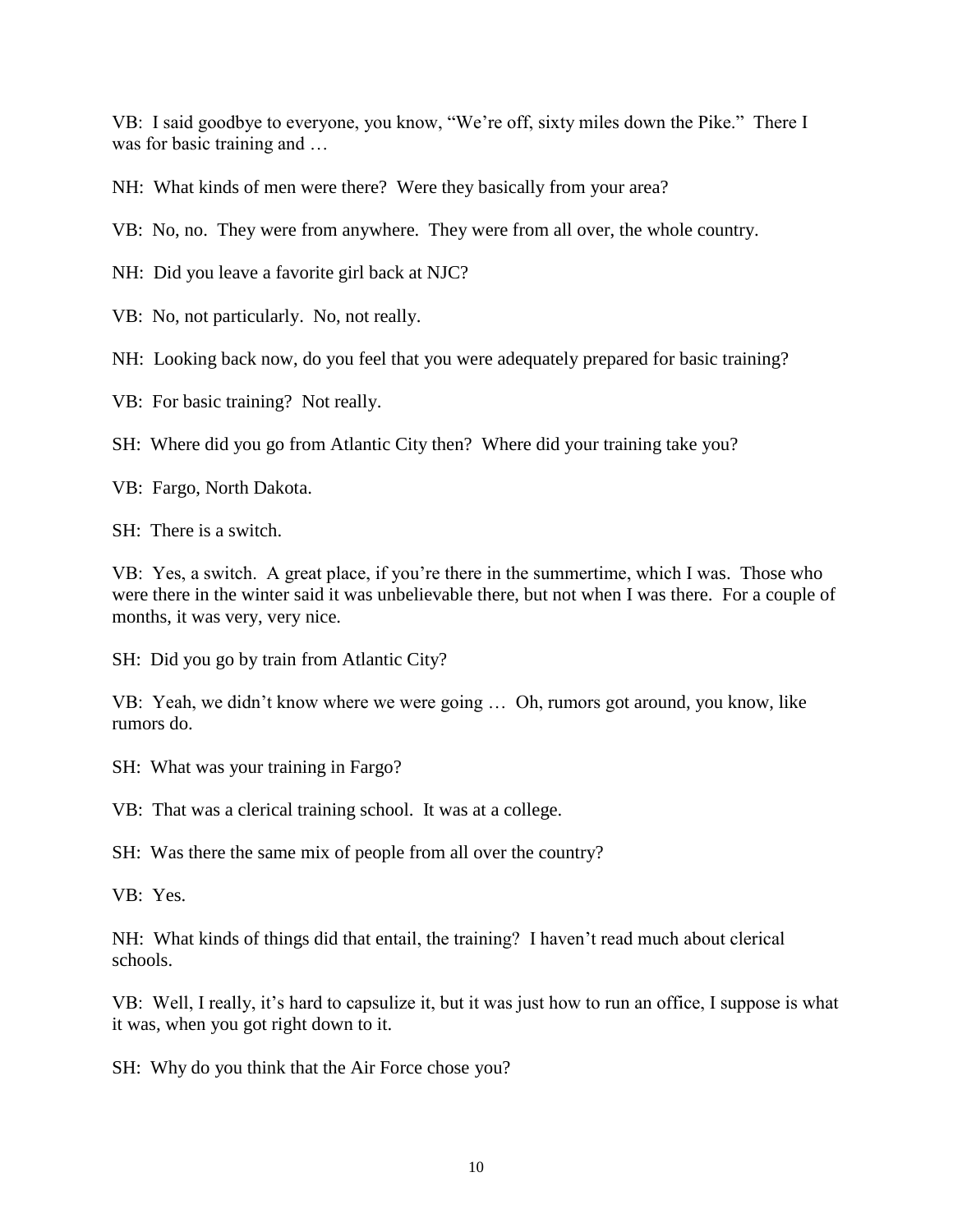VB: They needed some men. When I came along, it was nothing personal, I'm sure.

SH: I thought maybe you had taken a test.

VB: Well, we took some tests … Well, no, I suppose you were in the Air Corps by that time, so they just needed men in the Air Corps, and there we were.

SH: How did the people in Fargo, North Dakota treat these servicemen?

VB: Oh, very nicely, very well. It was a very nice, small city.

SH: Did they invite you into their homes?

VB: A couple of them did, yes, and they were very friendly.

SH: Was there any kind of a USO set up in that area?

VB: I don't know about the USO, but it seems to me that we could go [downtown]. Well, we practically were downtown. It wasn't a case of going downtown, [since] we were almost there ...

SH: Were there movies? What did you do for fun to keep yourselves occupied when you weren't in school?

VB: I don't know. Movies, no.

SH: When you traveled cross-country, how different was it to go from New Jersey across the country to North Dakota? What do you remember about the train ride?

VB: Oh, the train ride, I don't remember at all.

SH: I thought maybe there was a real difference in topography.

VB: No. But I think as far as socially, Fargo was just like a small Philadelphia.

SH: Then from Fargo, where did you go?

VB: Well, the next real stop was Alamogordo, New Mexico. Now, that was a little different ...

SH: Tell us about that.

VB: Well, there, it was a base, an Air Force base, whereas in Fargo, we were just at a local college. … Here we were on a base, and there, we had movies, and, you know, the usual things that they have on a small base.

SH: Now, were you assigned to a group at that point?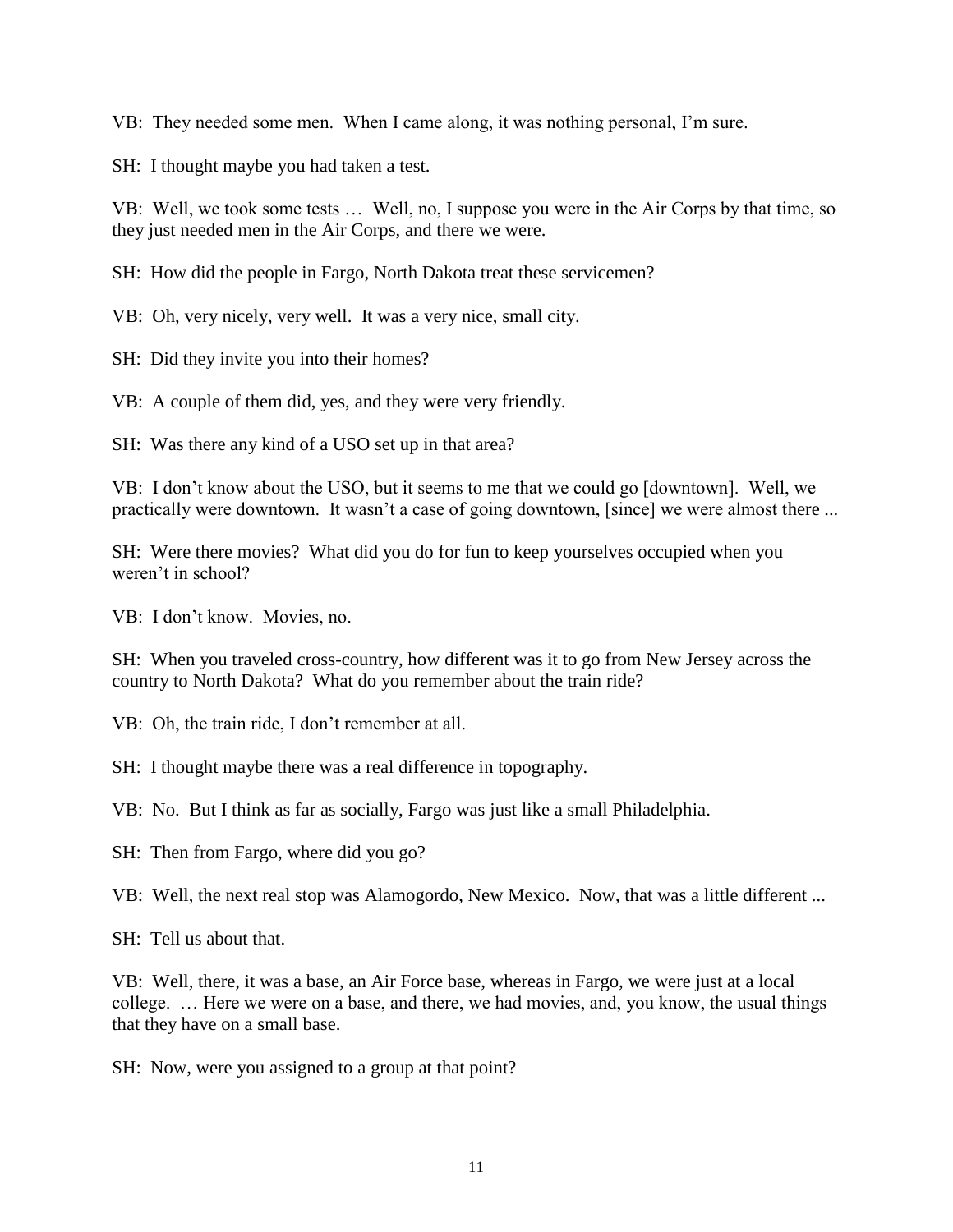VB: No, we were in training by a group, an Air Force group. Yeah, we were, yes.

NH: You were assigned to the 449<sup>th</sup> Bomb Group.

VB: Yeah.

SH: Was that done in Alamogordo?

VB: I guess so, yeah.

SH: What kind of interaction did the clerks have with the bomb group itself, I mean, the pilots and the ground crews? Tell us what your job was.

VB: Well, it was taking care of the airmen, assigning crews, training, not physically training them, the results of their training. The bombers, for instance, they had practice runs, and they were recorded. Well, somebody had to record them, [and] we did.

SH: Did you have any personal interaction with them, like if someone washed out? Were there any problems like that?

VB: No. By this time, they weren't washing out.

SH: They were training as crews by then.

VB: Yes, yeah.

NH: Did you serve with anyone that you knew from Rutgers or basic training?

VB: I don't think so. Possibly, but, no, when we got together, we were all pretty much strangers.

NH: You left the United States from Virginia.

VB: Yes.

NH: You went straight to Virginia from New Mexico.

VB: Yes.

NH: How long were you in Virginia for?

VB: A few days. We were among the last ones there for this convoy that was going.

SH: Do you remember the date?

VB: December 4 comes to my mind, so I'd say early December.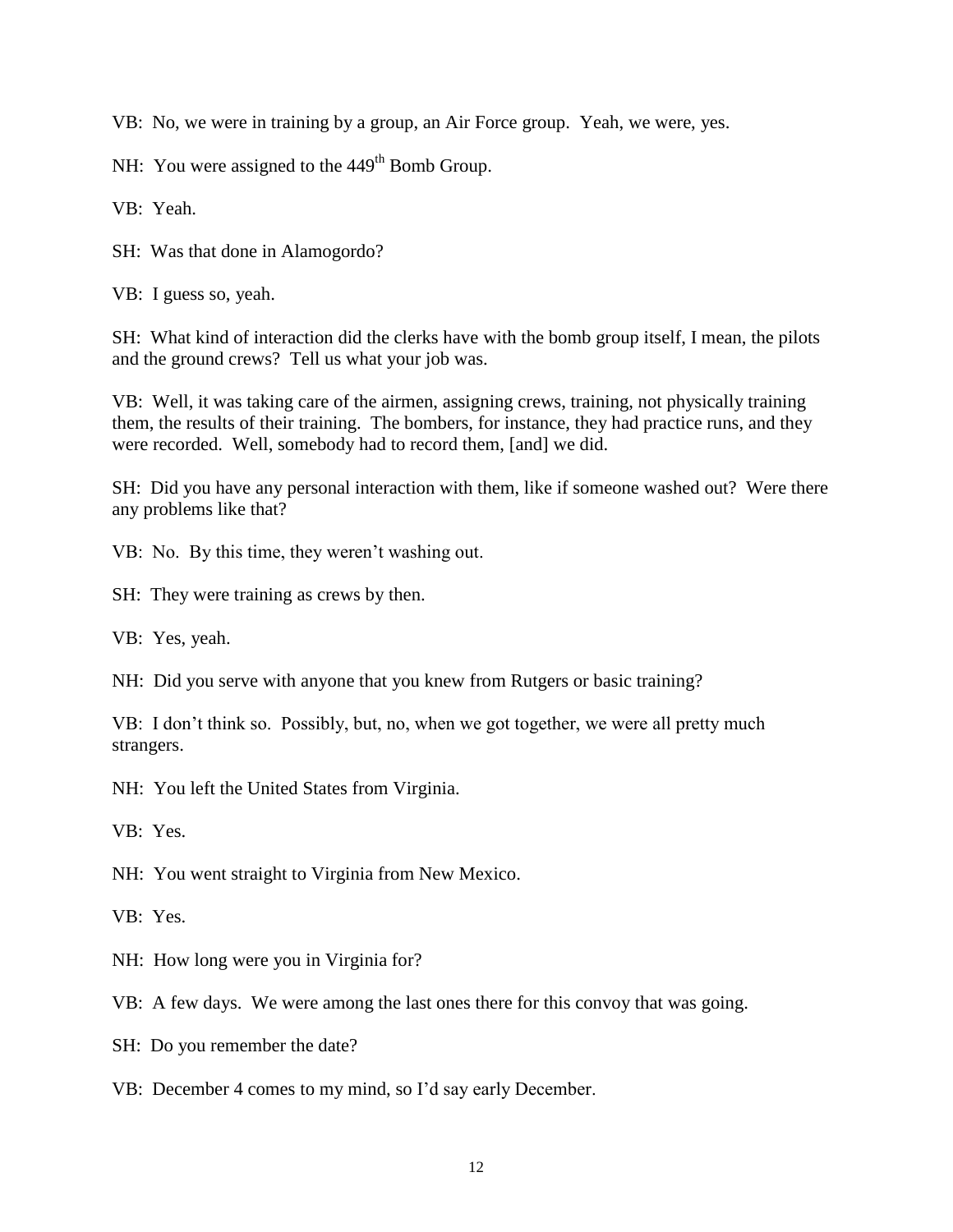SH: What did you know of how the war was progressing, by the time you got ready to leave? What had you heard?

VB: Not much, and even less when you're over there. I mean, the *Stars and Stripes* was around, but, of course, for up to the minute news, not even close.

SH: When you were in Alamogordo, did you have any idea whether you would be going to the Pacific or to the European Theater?

VB: No, no idea.

SH: No rumors?

VB: Well, we had a stop or two after Alamogordo.

SH: Did you? Tell us.

VB: Well, we went to Bruning, Nebraska, which is about as big as our backyard here, and it seems to me there was another stop in there somewhere. But at any rate, it wasn't a direct trip.

SH: How many of you traveled at once? How did they move a bomb group support staff?

VB: Trains. They flew the flyers, mostly. The ground crew went by trains and all at the same time.

SH: How did the chain of command work?

VB: Well, you mean once we got overseas?

SH: No, at first.

VB: Well, we just sort of operated as an entity, getting the next day's flights going, really, and taking care of, well, any other problems that came along. It was in the operations area that we were …

NH: What about the journey across to Europe? Was it tense?

VB: No. … It was, even though it was December, it was just like today, and you could be out all the time on deck, or doing whatever you were doing …

NH: What did you do to occupy yourselves?

VB: We played cards, and we just, I don't really remember. That's how uneventful it was.

SH: Did you remember the name of the ship you went on?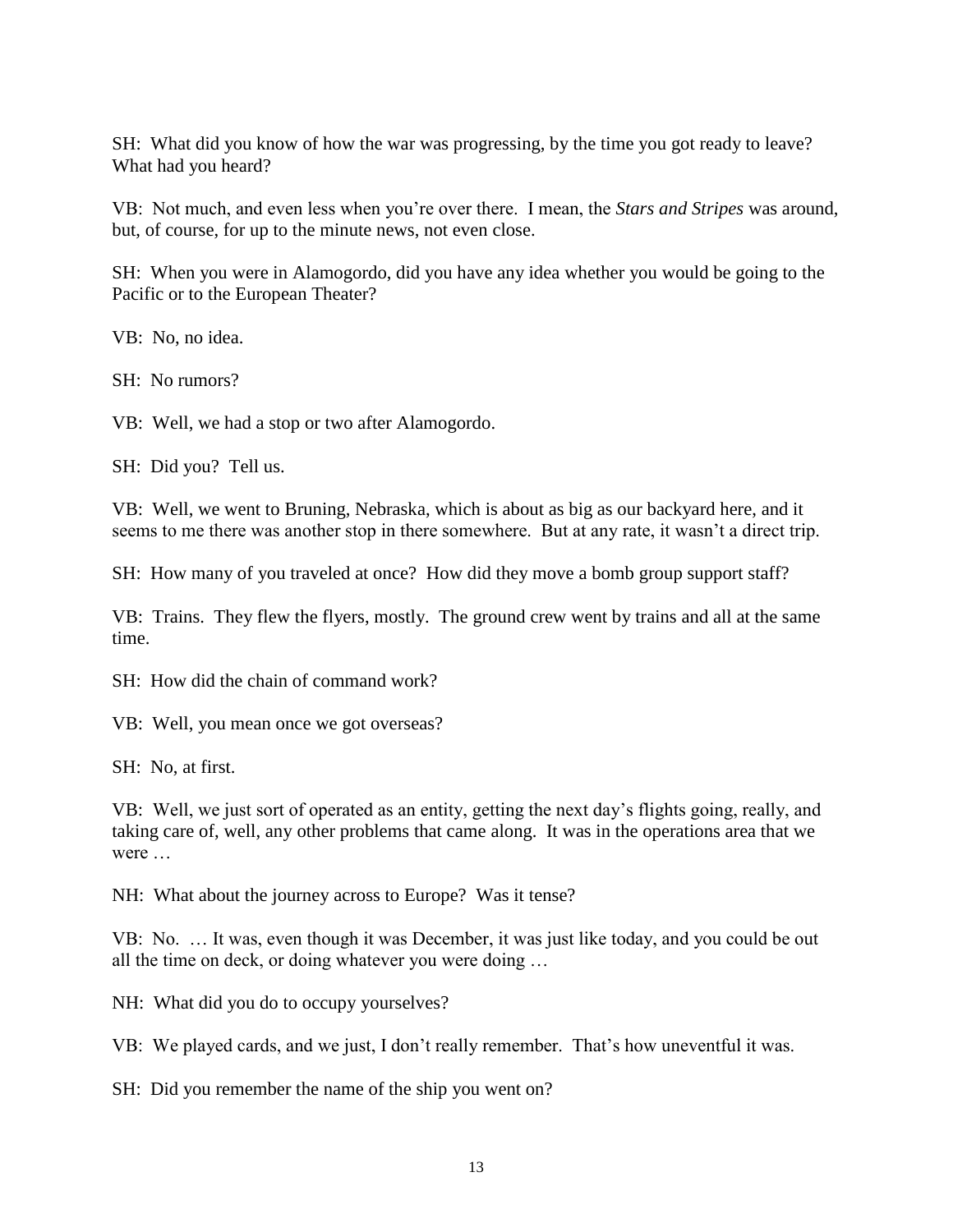VB: Nope. It was a Liberty, what they called the Liberty ship …

SH: How many were in a convoy, when you would look out over the deck?

VB: Who knows? A lot of ships.

SH: Was that the first time you'd really been out on the open seas?

VB: Oh, yes.

SH: How was your seasickness?

VB: Nonexistent. However, on the way back, mine was still nonexistent, but it was rough seas, and a lot of people were having a lot of trouble.

SH: How cramped were the conditions on a Liberty ship?

VB: Well, they were pretty crowded, but everybody had his own space …

SH: Was it just Army Air Corps, at that point, onboard?

VB: Oh, yes, it was just our group, which is, what, four squadrons, and I think three out of the four were on it. I don't know where the other one was, but they got over somehow.

SH: Where were your ports of call, once you left Virginia? You left Hampton Roads.

VB: Yeah, Hampton Roads, yeah. … Well, now I'll tell you sort of an interesting story. We were in the harbor of Bizerte, which is in Africa, and, in fact, I think we were there for Christmas Day, fun. … About two days later, we woke up, and we were the only ship there. The rest in the convoy was gone. Now, they told us that somebody forgot to tell the captain of our ship. Well, who knows, but about two or three days later, we, with one ship's tender coming along, we went across the Mediterranean to Italy, just by ourselves.

NH: Did you see the other ships once you got to Italy?

VB: Oh, no, they were gone, God knows where, but they were gone. I never saw them again.

SH: Did you get off the ship at all in North Africa?

VB: Nope.

SH: You stayed right there and just waited and woke up the next day.

VB: Thank goodness, we didn't get off. We might still be there. [laughter]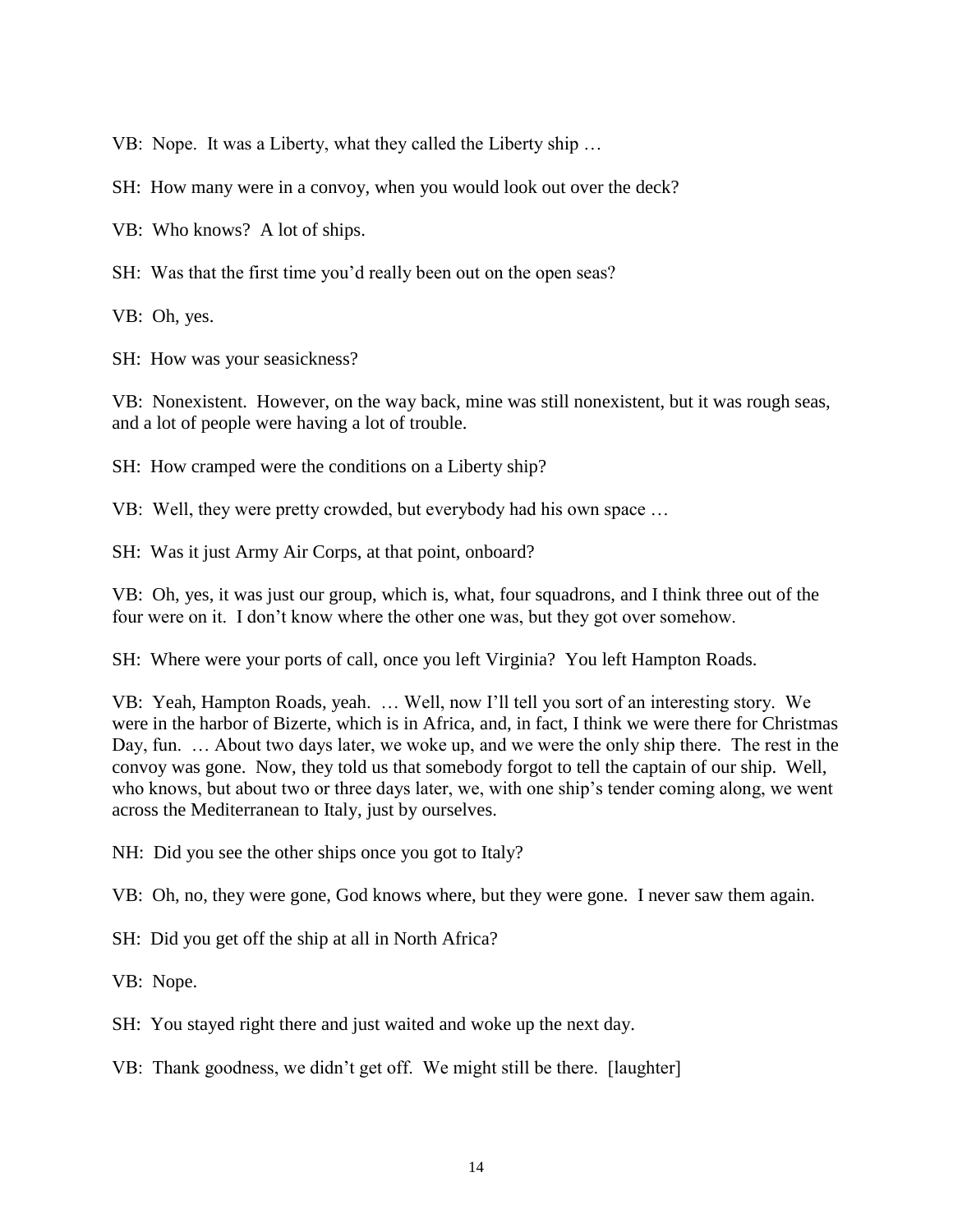#### SH: Where did you first arrive in Italy?

VB: Sicily, really, which is still Italy. Well, I guess just for a few days. … Then we went to the Naples area, and most of them went down to where our headquarters for the group was, but a few were picked, which didn't seem like a good idea at the time, but it turned out to be just fine to stay. They had, I don't think they had a name, these machines that manufactured smoke, the idea being in an air raid, you put that up and hid the lights and whatnot. … I had the job of, during the day, from six to noon, I guess, guarding three of these things. … Other people had that, too. Of course, we were all strangers. But most of them were there at night. … One night, they did have an air raid, where they had to make the smoke. Other than that, they were there all night, and I was glad I had been there in the morning, when it was uneventful.

- SH: How long were you there?
- VB: Oh, I'd say maybe three weeks.
- SH: What did you see of the destruction that had gone on before your arrival?

VB: Not much.

SH: The harbor and everything was basically undamaged.

VB: Oh, yeah, yeah.

- SH: Both in Sicily and in Naples?
- VB: Yeah.
- SH: How were you transported then from Naples to your headquarters?

VB: Truck, which was not that far. I mean, it's maybe a couple of hours at most.

- SH: What was the name of the town where you were headquartered?
- VB: Grottagliae, G-R-O-T-T-A-G-L-I-A-E.

SH: What was your impression of Italy, compared to your history books?

VB: Well, Grottagliae was very, very tiny. In fact, I was in the town perhaps once or twice, and that's it. … We could visit Taranto, which is a port, which is a fairly big city, or Bari, which is a very big city …

NH: With a background in French and Spanish, did you find it easy to pick up Italian?

VB: Well, you didn't speak to many Italians.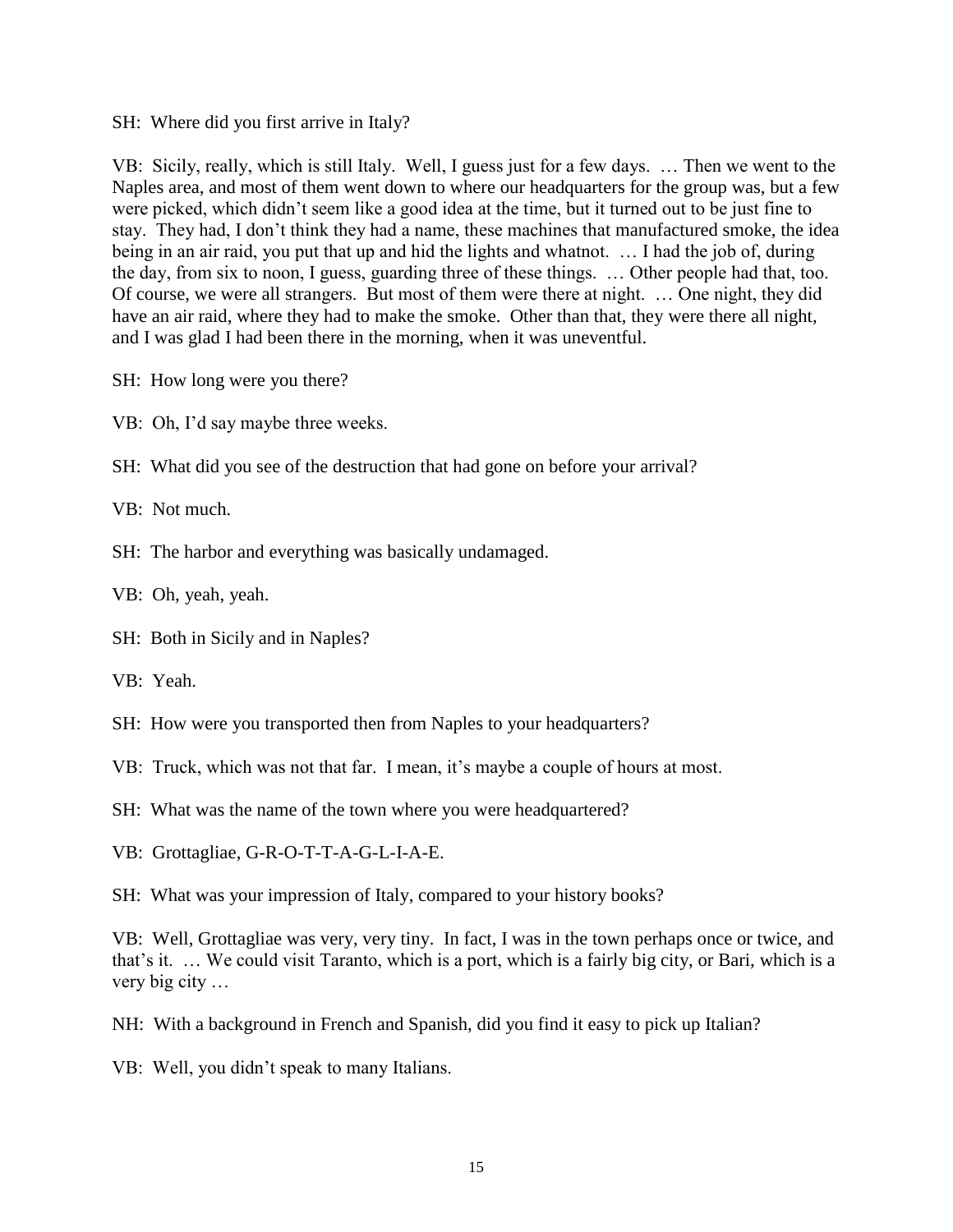SH: Did you talk at all to the native people? The Italians that were there, how did they treat you?

VB: You didn't really talk to them too much.

NH: Did you sense animosity from them, or did you try to stay away?

VB: No, I didn't, no.

NH: The  $15<sup>th</sup>$  Air Force, their main target was Ploesti.

VB: Ploesti, yeah, oil fields.

NH: What kind of information did you receive about them?

VB: Well, see, I was still back in Italy with the people that did the flying. I suppose they got, I don't know, they were briefed every morning on where they were going and why. They probably did.

SH: What were some of the incidents that happened? Were the planes all successfully airborne and returned?

VB: Oh, yeah, well, that was a big ritual every day. They left in the early hours and got back usually in the afternoon. We would get the count of how many didn't come back, and all things like that.

SH: For three weeks, you were left behind to guard the smoke machines. Then you began your regular duty in your headquarters. What was the typical day like for you?

VB: Just like any other office anywhere. That's what it was, nothing eventful.

NH: What did you do with your free time?

VB: Not much. There wasn't much to do.

SH: Did you run into any other Rutgers men while you were there?

VB: Yes, a couple.

SH: Tell us how you ran into them.

VB: Well, one of them, I guess, knew I was there, George Jarvis. So he came down one weekend, and he was up in Foggia, which was kind of the headquarters for the whole smear. I went up there once, and that was about that.

NH: Did you see him, when you came back to Rutgers after the war?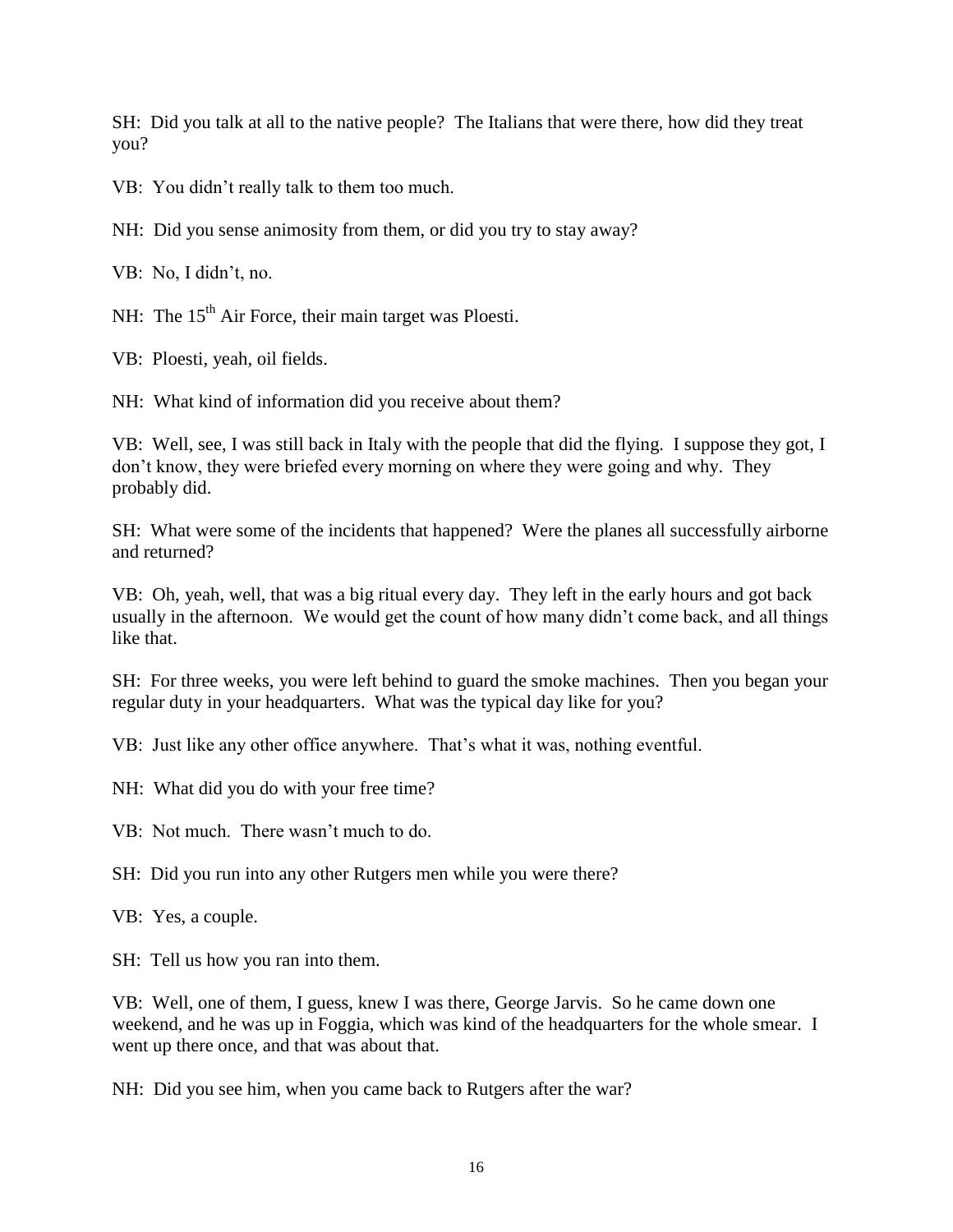VB: Well, yes. As a matter-of-fact, he was from, he's dead now, he was from Buffalo, New York, and so he wasn't local. But one day, I went over to my parent's apartment, because they wanted me to take the mail in once in a while, and who was coming out but George Jarvis and his wife and child. They lived on the same floor as my mother and father. So I saw him once or twice, and then he was gone.

SH: Who was the other Rutgers man you met?

VB: It was a fellow named (Johnny?) Harmon. I remember four of us got together one time, and I've never seen Johnny Harmon since, and I don't remember whom the fourth man was. So it wasn't a big to-do. I'd just see him once in a while.

SH: What kind of information were you getting about the progress of the war, once you were in Italy?

VB: Not much.

SH: Did you read *Stars and Stripes*?

VB: I did, but that was old by the time it got to us. So there wasn't much, not like today, with the Internet …

SH: Did you have any cousins or any other relatives that were involved in the war?

VB: Not there, no.

NH: Were you worried about the possibility of going to the Pacific at all?

VB: Well, I don't know. Yes.

NH: Did the thought cross your mind?

VB: Well, it more than crossed our minds. As the war progressed up Italy, our bombers down at the bottom, which was where we were, were not as effective as they had to, because it was too far away. So we were really on our way home. We were going to, I think it's, Denison, Texas to train in these new planes called the B-29s, and some people, thank goodness, not me, but some people put personal belongings in some of the boxes of whatever equipment they had, figured they'd get it when we got to Denison, Texas. No, no. Well, the war ended. At least, the V-E Day came, and we all went home. Then the point system came out, where you got so many points for however many months you were there, twice as many if you were overseas, and then suddenly V-J Day came, and that took care of that.

SH: Tell us about the activities that you had. Did you get any R&R, and where did you go? Did you get to tour any towns of Italy?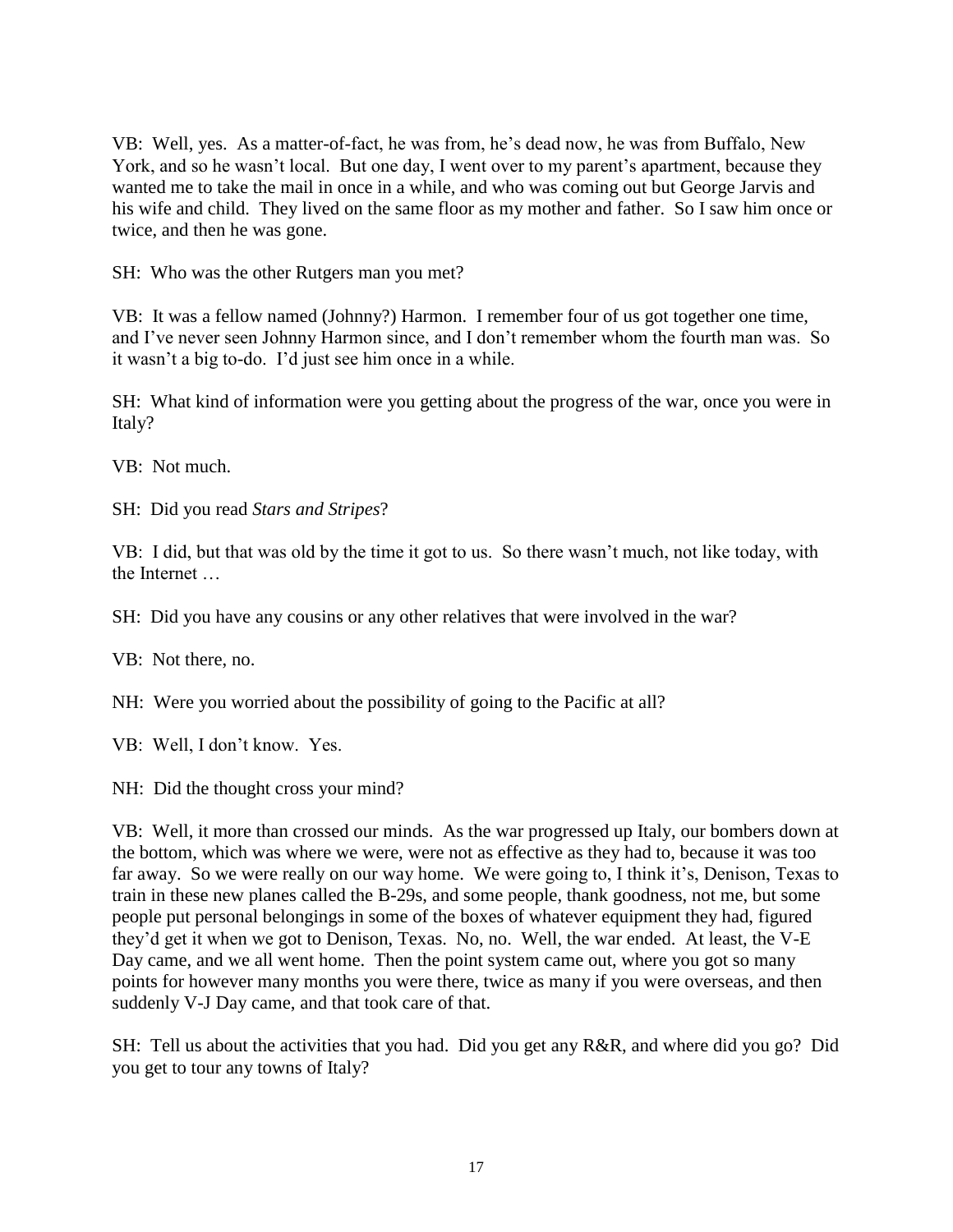VB: Just one time, really. I was all set to go to Capri, but the war was over. … I went to Rome once, three of us, I mean, with two other fellows.

SH: What was it like to go to Rome?

VB: Well, we did all the things you got to do when you got to Rome. We saw the Coliseum and one thing and another, and it was …

SH: Did you go to see the Pope?

VB: He came to us. No, no. We did, because he was giving an audience that day, one day when we were there. We were only there about three days, so we went, and that was that.

SH: What did your mother think of that?

VB: Well, I don't know. I'm sure I told her, but, you know, whenever she heard about it, it was two weeks or a month later.

SH: Tell us about the supplies. Were you well supplied? Were you ever disadvantaged because you weren't well supplied?

VB: No. We were always well supplied.

SH: Your mail service was pretty decent.

VB: Yes, mail service was decent, and cigarettes arrived, which at that point didn't interest me. Unfortunately, later it would have, but we had everything we were supposed to have.

NH: What about the weather?

VB: Sunny Italy. One month, it must have been February, that would be '44, there was so much rain. They couldn't get, most of the missions could not take off, and rumor had it that they were going to move us, because we were ineffective, but they didn't. … Generally, the weather was good, but they did have snows, I can remember, occasionally, and rain.

SH: What brass visited the base that had everybody spit and polished? Did you have any of those inspections?

VB: Well, this is the Air Corps. They are different than the infantry, somehow. I don't know why. But we had, one time, somebody or another visit, and we had to get spit and polished. Fortunately, I was not involved in that project, except to get the individuals to be involved, making sure I wasn't one of them, but, so that came and went.

SH: Was there any interaction with other Allied forces involved in the war effort?

VB: No, there were some British around occasionally, but, no, basically we were …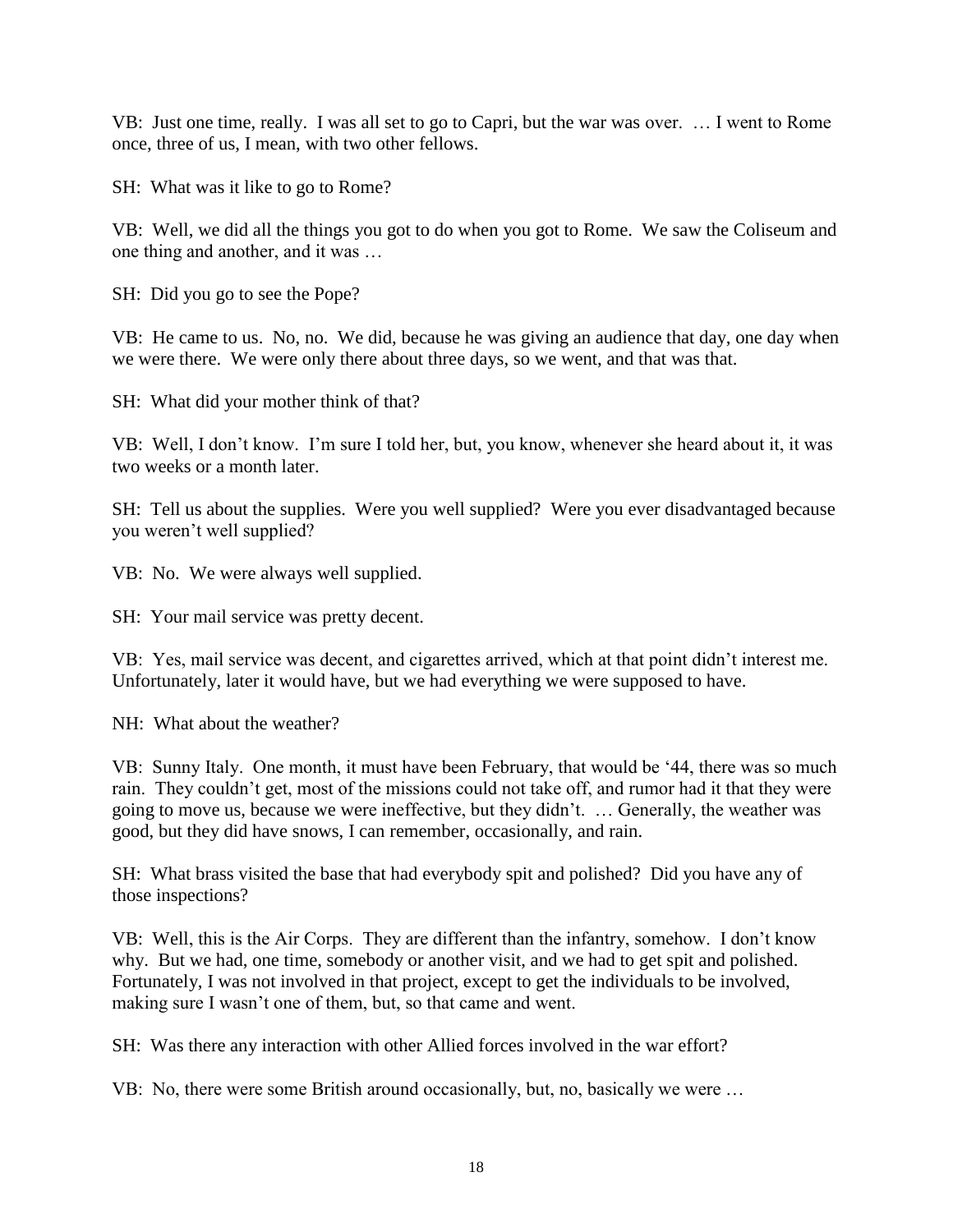SH: Were there French?

VB: No, no, no.

NH: You never had any contact with the Royal Air Force.

VB: No.

NH: What were some typical complaints or comments about the B-17s and the B-24s? Is there anything you remember?

VB: No, I'm sorry. We were B-24s, and that's all we were. There were B-17s somewhere, but not anywhere near us.

SH: The training that the pilots had to fly the B-24s was fairly new, was it not?

VB: Yes, yeah.

SH: Were there any comments about which plane was the better plane to fly?

VB: No. They probably had some among themselves, but I wasn't involved with anything like that.

SH: Did you continue to report the effectiveness of the bombing runs?

VB: Well, only if there was a tragedy. Well, one thing we did was that if planes didn't come back, we had to investigate that, whether someone in the other planes, "Did you see parachutes?" or anything of that sort.

SH: Did you actually go and interview to find out this information?

VB: Yes.

SH: Can you tell us about how you went about doing this? Was it yourself and other people?

VB: Well, that happened to be my job, when this happened. [I talked to] anybody who might shed some light on whether these people were dead, or could have escaped, which they did …

NH: Were the crews often hesitant to talk to you about these particular events?

VB: No.

SH: Were you ever able to find airmen that were presumed lost?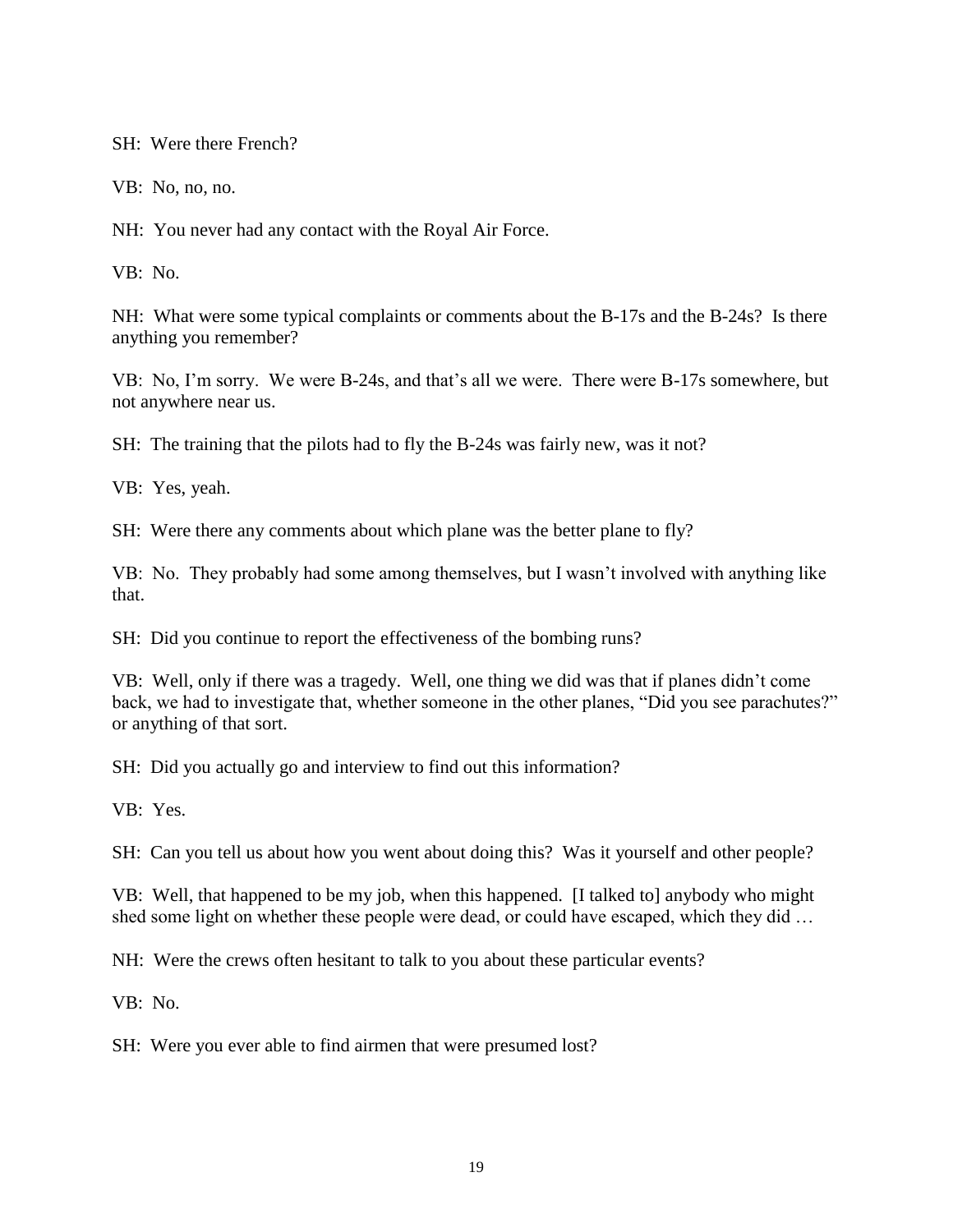VB: Well, yes. Every once in a while, somebody would come into the base, who left a couple of months ago and been [in a crash] … I just can think of one fellow. He came in and he'd been, I guess, sort of hiding out somewhere, and he eventually got back to where he started out. … I don't remember whether they shipped him home or kept him there.

SH: Was he helped by partisans?

VB: I think so.

SH: You were able to talk to these people to get these stories, and that was part of your reporting.

VB: No, this fellow just came in, because he had to go someplace when he got back.

SH: Did you ever have any trouble with anybody being AWOL?

VB: I don't remember that, no.

NH: What about mental collapses or people trying to just skirt their responsibilities?

VB: Well, there was one fellow …

-----------------------------------------END OF SIDE ONE, TAPE ONE-----------------------------------

NH: This continues an interview with Victor Burger. This is tape one, side two. You were telling us about …

VB: Well, there's really no story. I heard from one of the other squadrons that he had gone berserk, and I guess that was that.

NH: Was it after he had flown?

VB: No, he was not a flyer.

SH: Were there chaplains involved at all in any of your work?

VB: Chaplain, singular. Yes, there was a chaplain. I mean, there was one. There's no story particularly.

SH: Did you have regular services then, before you went out?

VB: Yes, yes, yeah.

NH: You have fourteen battle stars.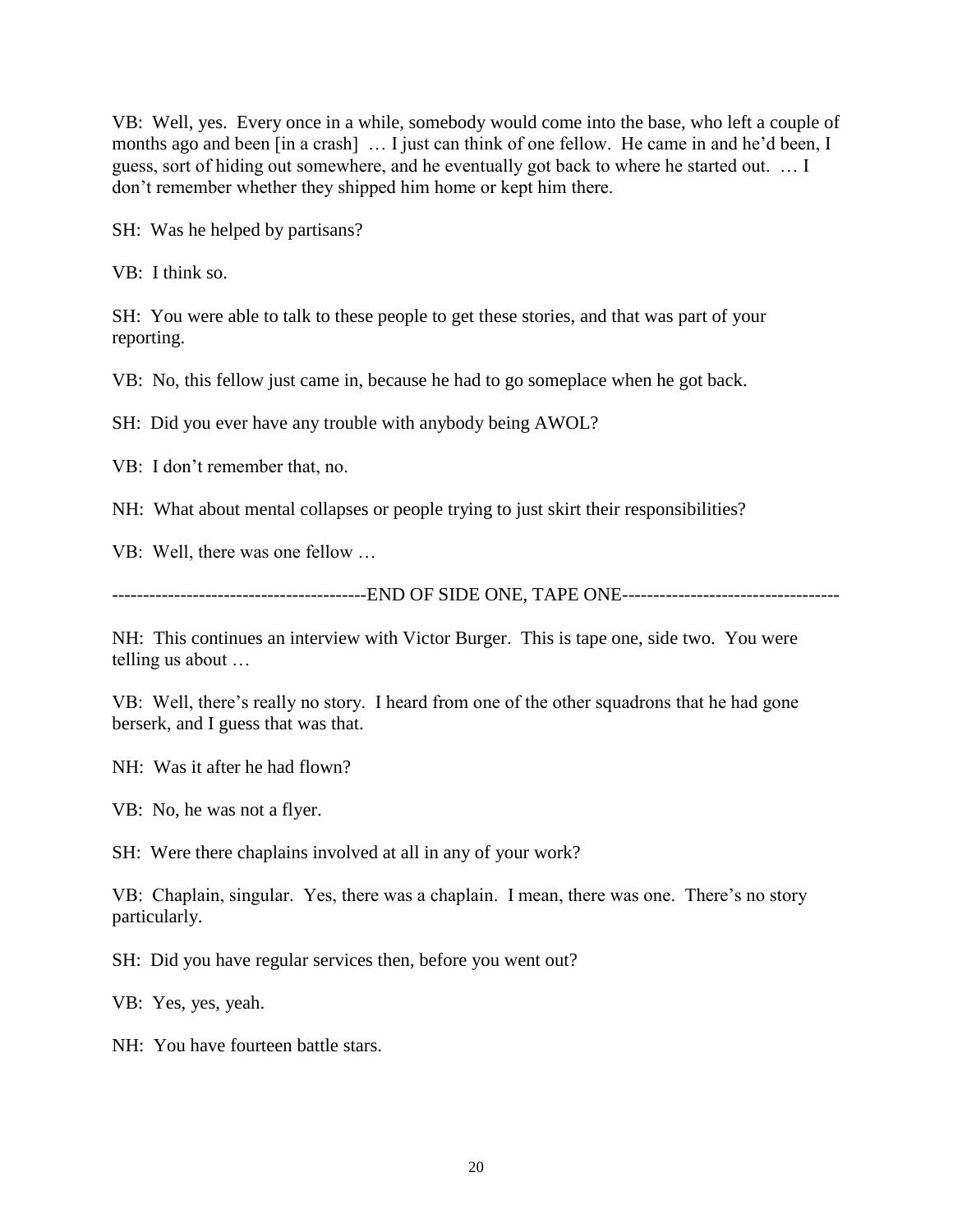VB: Maybe even more. Now, that's ridiculous. … Those of us on the ground, who were not involved in the bombing runs, it was just like in the theater, that they give credit to the fellow in charge of the scenery and sound and all. Well, that was us in the war. … We kind of laughed in getting it, and six, seven, nine battle stars. Then we found out each one of those is five points towards getting discharged. Well, suddenly, they took on a new light, and they even kept coming in. … The reason, I guess, I have different figures there is even after the war was over, we'd hear that we got some more battle stars, but it was still sort of a laughable thing, except that, as I say, it brought us closer to being discharged. Other than that, I mean, being up there with the flak is a little different from being back at the home base.

SH: In your training, did you ever think of going to OCS?

VB: Yeah, I had one lieutenant who wanted me to go … but I did take a [test]. Seven of us passed this big test at one of the airbases in our area for a flight officer, which is like a warrant officer, except it was in the Air Corps, and I'm happy to say, I was one of the seven who made it. But it was too near the end of the war, so it never came to fruition. I just made sure it was in my service record, in case this ever happened again and I could point to that.

SH: Did you ever hear information about the Bulge, the Battle of the Bulge?

VB: No, just hardly.

SH: What about the D-Day invasion?

VB: We heard about it, sort of. You know, somehow, you heard about it. We heard it had happened. That's about all.

SH: I just wanted to know how much information you got.

VB: No, not much.

NH: You also earned an Army Distinguished Unit Badge.

VB: I did?

SH: It's all part of those points.

VB: Well, I've told you that I had forgotten a lot of things, almost everything.

SH: What sort of celebration occurred on your base when V-E Day was announced?

VB: Well, yeah. We knew we were about to go home in a day or two. Well, that's when they started adding up the points …

SH: Prior to V-E Day, you thought you were going to Denison, Texas. How was the end of the war in Europe celebrated?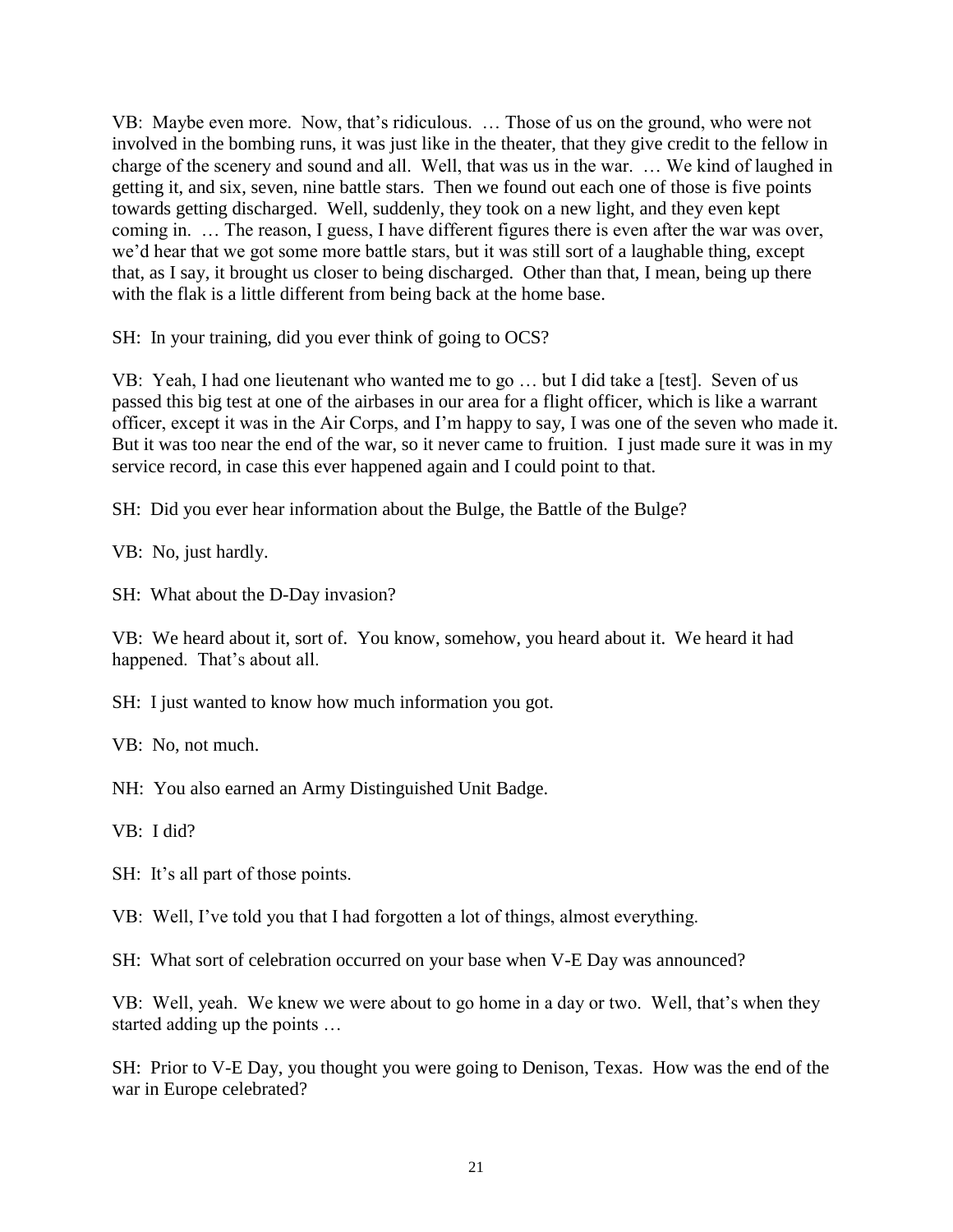VB: Well, we were still going to Texas [to train] for the Far East. Yeah, we were still going there theoretically, but that didn't happen. Things changed fast.

SH: How did your base celebrate the victory in Europe?

VB: I don't know. I don't think [the celebration was] anything worth remembering.

SH: We had one gentleman who said that the celebration was the closest thing he ever came to live fire.

VB: Well, yeah, that's what I would say.

NH: Did you ever have any contact with people in command?

VB: No. Generals operated in their own capacity.

SH: Did you have a jeep that you could buzz around camp on, or was everything with you on foot?

VB: No, we had a jeep that we could, yeah, go around. There were four squadrons in headquarters, and they were pretty far apart, quite far apart. Yeah, we used a jeep or something.

SH: Now, you were housed in regular barracks.

VB: No. Well, no. It's interesting, in that … when we got there, we were in what had been a German barracks. There were "*Achtung*" signs on the wall, and that sort of thing, and they were very nice for several months, until one morning, one caught on fire, and then two caught on fire, three caught on fire, four caught on fire. The fifth barracks belonged to the, I don't know, they were the mechanics, or whatnot. They were able to spray their building with water and saved their building, but the other four were [destroyed]. We had plenty of time [to escape]. Nobody's life was threatened, but there was one guy who wasn't too swift in our barracks. He forgot he had a wristwatch up in the saltwater taffy box on the top shelf, and, of course, that went. … We, at any rate, got in one of the makeshift houses that they had around there and spent the rest of our time there. The other ones had big tents, and they lived in tents for the rest of their stay there.

SH: Did you feel fortunate to be in a house and not in a tent?

VB: Yeah, I do think so, but I guess the tent was all right, except there were a lot more people there.

SH: Where were the people from that you were housed with?

VB: You mean what part of the country? Oh, any place.

SH: Did the boys from the South have interesting stories?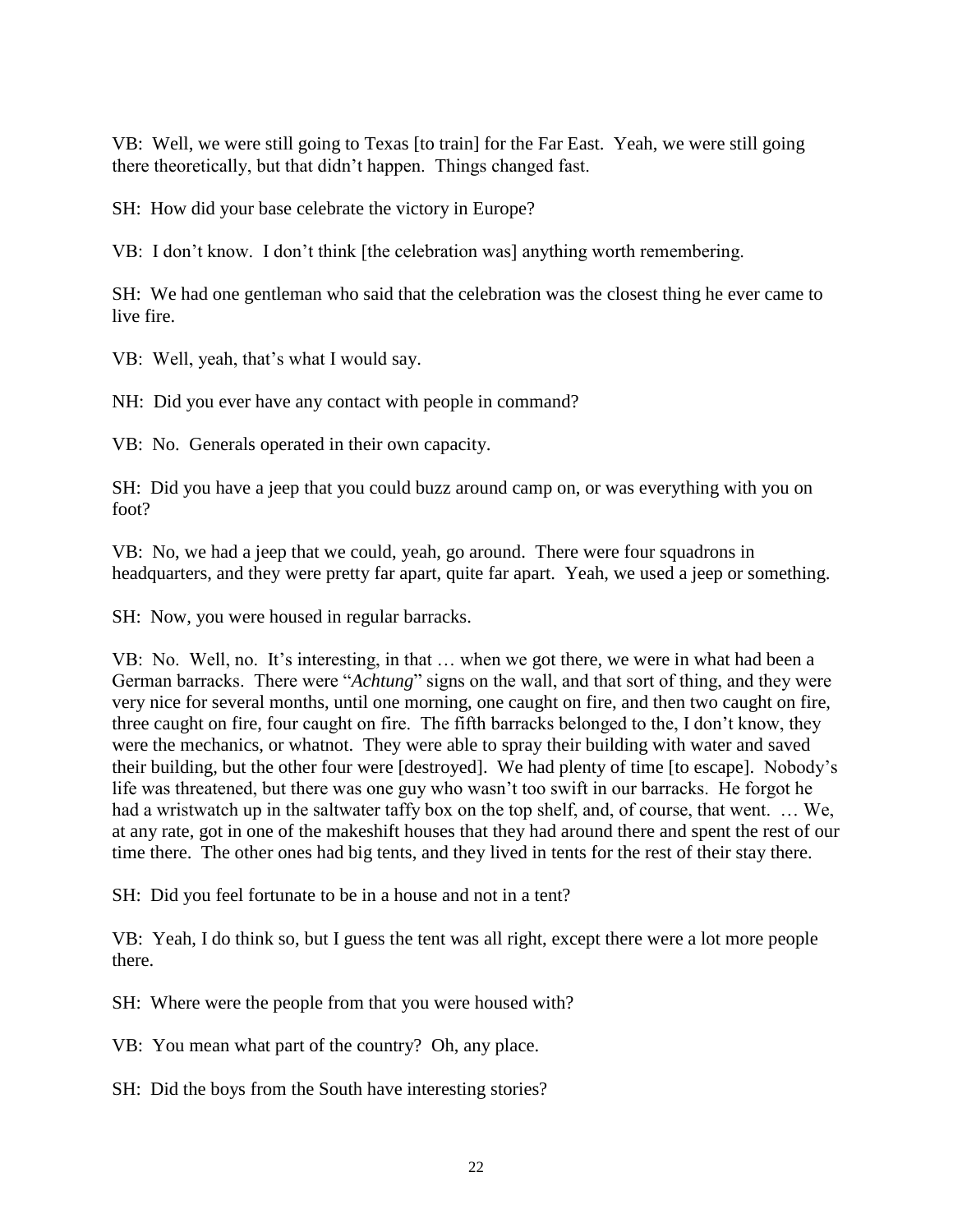- VB: I can't figure anything that would fill that bill. It was pretty calm.
- SH: What did you do during the time when you weren't actually at your job?
- VB: Not much.
- SH: Did you go to a club?

VB: Yeah, they had a club, and you could go into town. I mean, that's into Taranto, which is a city, and Bari, which is a big city, but there wasn't much to do there either.

- SH: Did you go dancing at the USO?
- VB: There was no USO, no.
- SH: Did you have facilities like that?
- VB: No, there was nobody to dance with.
- SH: None of the shows came your way.
- VB: Oh, occasionally, we had a few shows that came along, yes.

NH: What were your general feelings when you found out about President Truman's decision to drop the atomic bombs?

- VB: It was all right with me.
- NH: As long as the war was over.
- VB: That's right, because we were on our way there.
- NH: Did you have a full understanding of what the dropping of the bombs entailed? Or were you just happy that the war was over and you could go home?

VB: I was happy that I was staying in the United States. I know contrary to what has occurred in the last twenty-five years, these people who are dissenting were not on their way to the Far East, and it does add a little relativity to the story.

SH: Do you remember hearing about Roosevelt's death and the reaction of the country?

VB: Yeah, yes, I do. And, "Who's Harry Truman?" was the big question. But, yeah, that was our last days, I'd say, overseas that we heard he had died.

SH: What did your family think of Franklin Delano Roosevelt and his New Deal policies?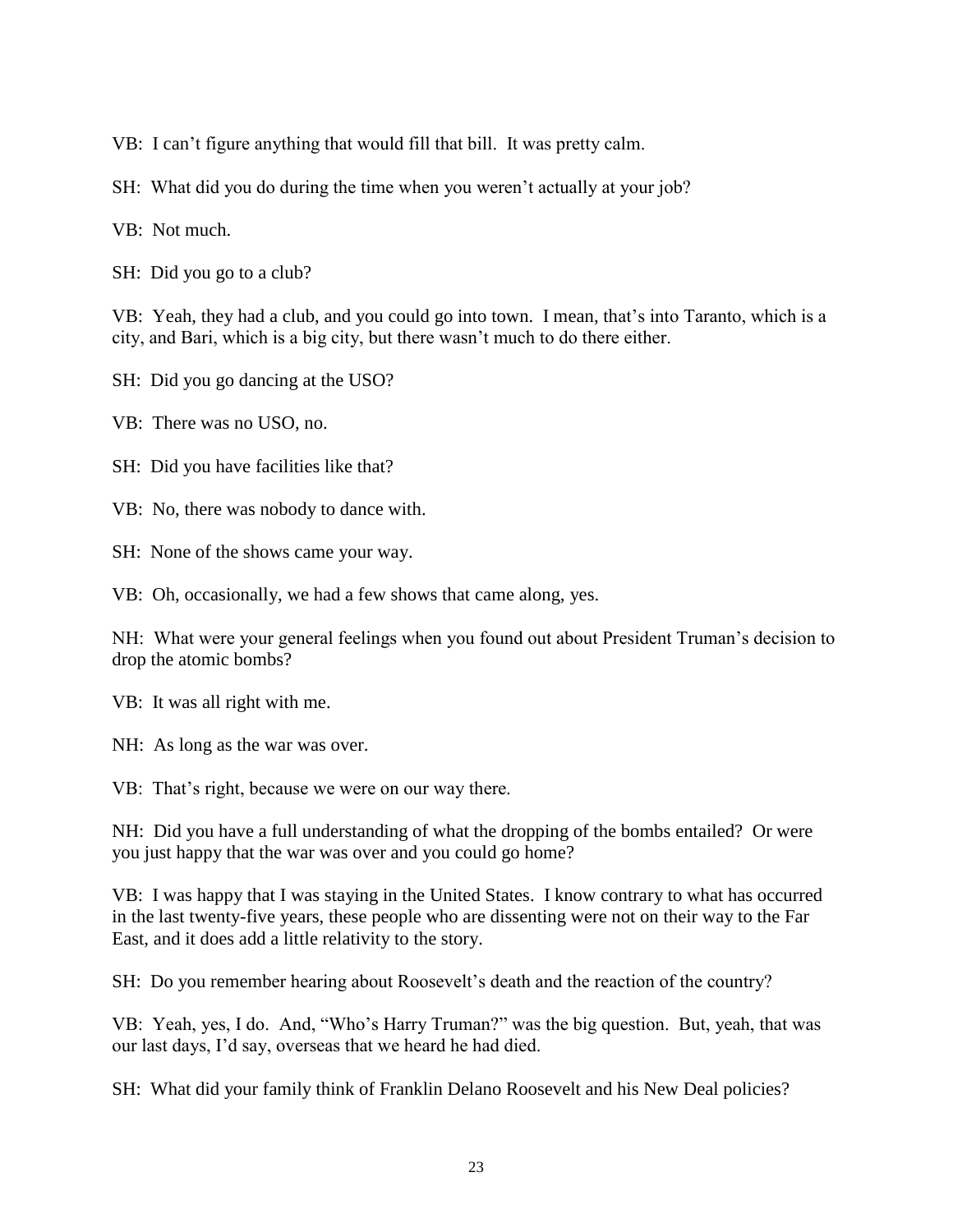VB: Not very much, I don't think. We didn't talk politics too much, I would say.

SH: How did you make up your mind to go back to Rutgers, or was that just an automatic decision after the war ended?

VB: Perhaps automatic, but with this point system that we were talking about, I was discharged. Now, we're back in the States, of course. [I was] discharged on Wednesday. I went to New Brunswick on Friday and signed up for courses, which they were reluctant to give me, because the semester had started, but I talked them into it. … Monday morning, I started classes, which is pretty close to the previous Wednesday, when I was still in uniform.

NH: Apparently, you didn't have any trouble adjusting back to life in the States.

VB: No, it was very pleasant. I felt like I'd never left.

NH: What are some of the major changes you noticed in pre and postwar Rutgers?

VB: Well, the size of the student body was very, very small, but then, I was only there for a year after the war. After that, of course, it blossomed, but when I was there was, the undergraduates were very few, and I just, as I said, sneaked in at the last minute.

NH: Did you see a lot of the gentlemen that you had lived with before you went to war, who had been in the Advanced ROTC? Did they come back to Rutgers also?

VB: Yeah.

NH: Did you at all discuss the war, or was it not really spoken of?

VB: Everybody just got right back into the swing of things.

SH: Did you move back into the same room?

VB: Same fraternity house, not same room. Well, they knew I was coming. Well, a story, but it's no real story, but I was supposed to have been out about seven or eight days before I did, so they knew I was coming. Well, through paperwork, we didn't get out as soon as we should have, but the room was still there …

SH: Where did you leave Italy?

VB: Taranto.

SH: Do you remember the name of the ship?

VB: It had been the USS *Manhattan* in its inception, but a lot had gone on, of course, and we landed in Boston.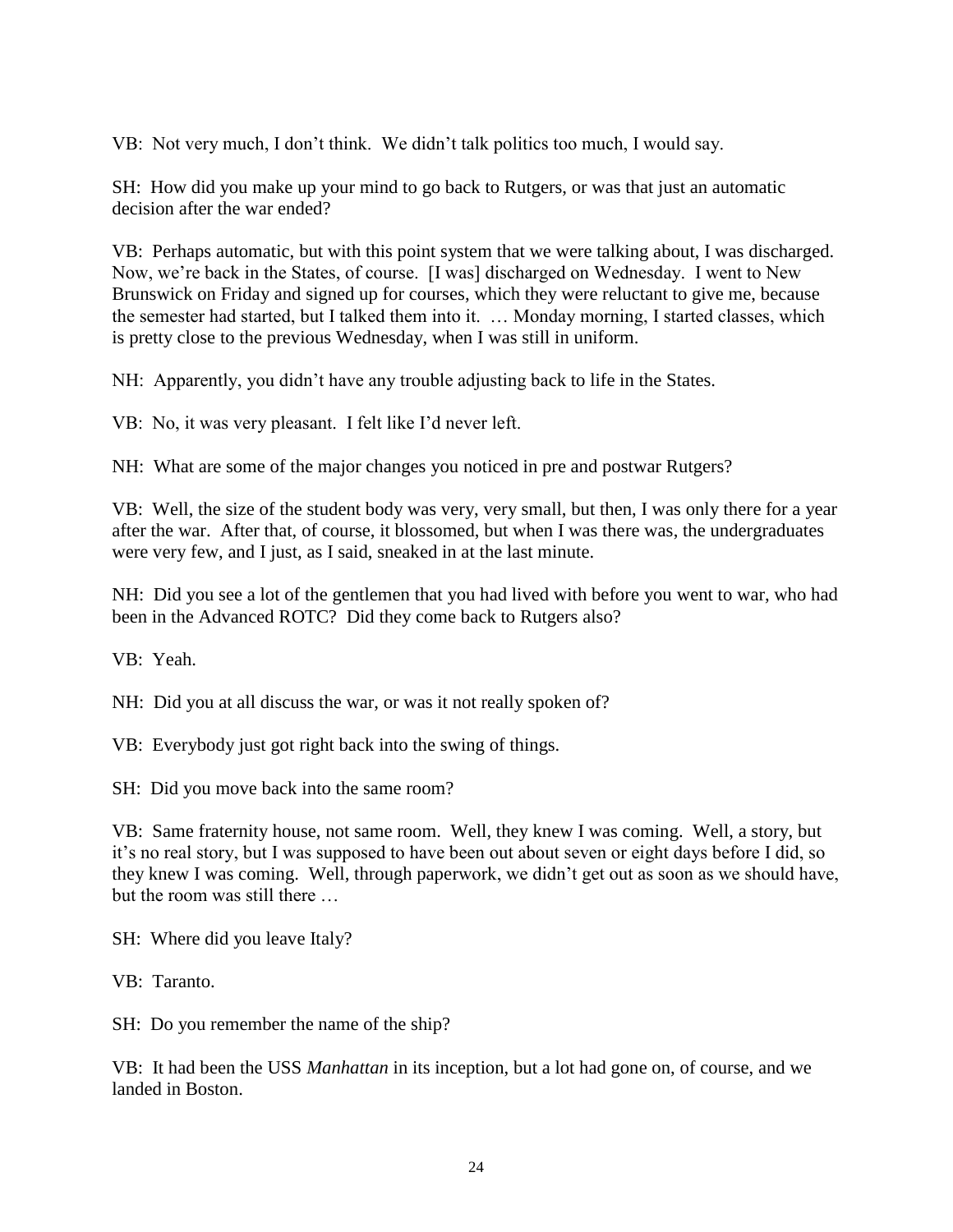SH: From Boston, where did you go?

VB: Fort Dix.

SH: In Fort Dix and out of Fort Dix for your Army career.

VB: Oh, but the career wasn't over yet. No, no, no. … V-E Day had just happened, and [the war continued] in the Pacific. We were still going to Texas.

SH: All right. I misunderstood. I thought you'd found out before you left Italy that the war was over completely.

VB: Oh, no. No, no.

SH: You actually were coming back here to be trained. Please go ahead with the story.

VB: Well, it's not much of a story. Somewhere along the line, it was decided that, well, I think, maybe these points coming out, you know, one point for every month you're in, and all that sort of stuff, and for the battle stars, suddenly, they became very, very important. … Then, I guess, somehow we weren't going to Denison, Texas. We went to Rapid City, South Dakota, where there was a big [base], or had been a radio operator's school, or something, but we were just there because they had to put us somewhere, I guess. … Then I was down in Texas for, in Tucson, Arizona, not Texas, Tucson, for maybe a better part of the month, and then it was finally [over].

SH: What month did you leave Italy then?

VB: May. Just about this time of the month in May, in about 1945.

SH: You were back in school in September at Rutgers then.

VB: Yes.

SH: Your travels from Boston to Fort Dix to Rapid City, South Dakota were by train.

VB: Yeah, yeah.

SH: Did you ever go on a plane?

VB: … They'd check out planes, [and] a couple of times, I went along for a ride. You said, "What did you do on your time off?" Well, that was something you could do once in a while.

SH: In Italy and in the States?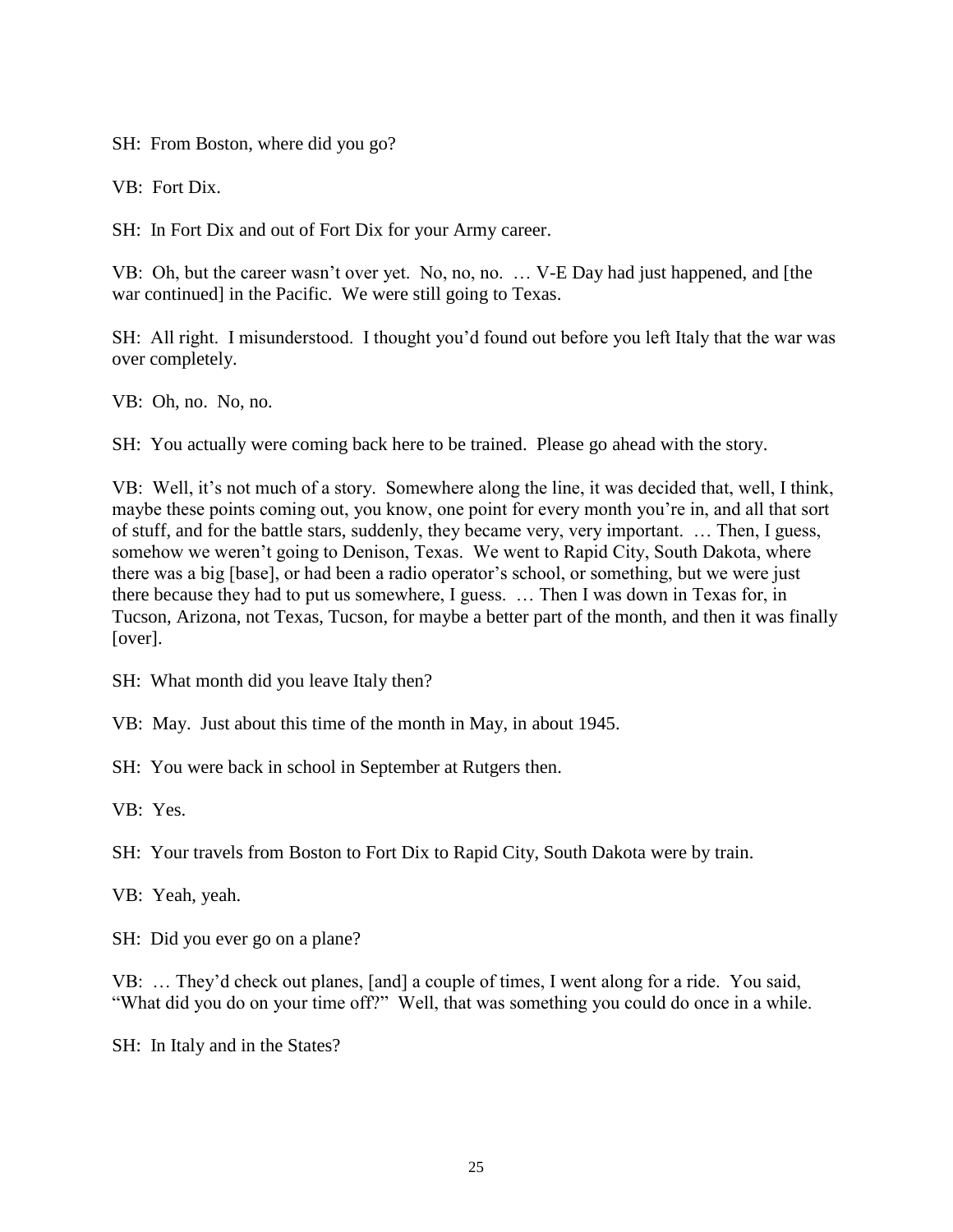VB: Well, in Italy, yeah. I guess I could have done it in the States, but I don't remember doing it.

NH: Were you at all interested in flying?

VB: Well, no. If they'd said, "Fly," I would have flown, but they didn't, so I didn't.

SH: Can you talk a little bit about being stationed in Rapid City? Was it any different than Fargo?

VB: I'm sorry; I gave you [the wrong city]. It wasn't Rapid City. It was Sioux Falls, South Dakota. … That was a delightful city. The winters were terrible, but, no, we didn't do anything. … You could be in town all the time, which we did.

SH: What did they do to keep troops occupied that were now no longer needed?

VB: Got rid of them, I guess.

SH: It didn't take long to get you out. Where were you when heard about the bombs being dropped on Hiroshima and Nagasaki?

VB: I guess I was in Sioux Falls, South Dakota.

SH: Where did they muster you out?

VB: Indiantown Gap, Pennsylvania. Well, we had been sent from Arizona … They didn't know what they were going to do with us, and that's why the paperwork problem came along for the thirteen from Arizona. Now, we were the thirteen from Arizona. I'd never seen any of the other twelve before, and I doubt that they had seen one another before either. So we arrived a day or two later, and nobody knew why we were there, I mean, and we just hung around for, I guess, a week, ten days. I came home one day, went into Harrisburg, I know, once, but eventually, they found all of the thirteen service records, and we went out.

SH: Did you ever find out how many people from your high school went overseas? Did you ever see anybody that you knew from your hometown?

VB: Oh, well, I know most of the men, boys was really what they were, at that point, went, I think, just about all of them.

SH: I just wondered in your military career if you saw any of them.

VB: I did see one or two of them, yeah, briefly, I mean, just very briefly.

SH: We already asked you about the difference in the numbers at Rutgers when you came back, and you said the numbers were very small. So you came back very quickly then.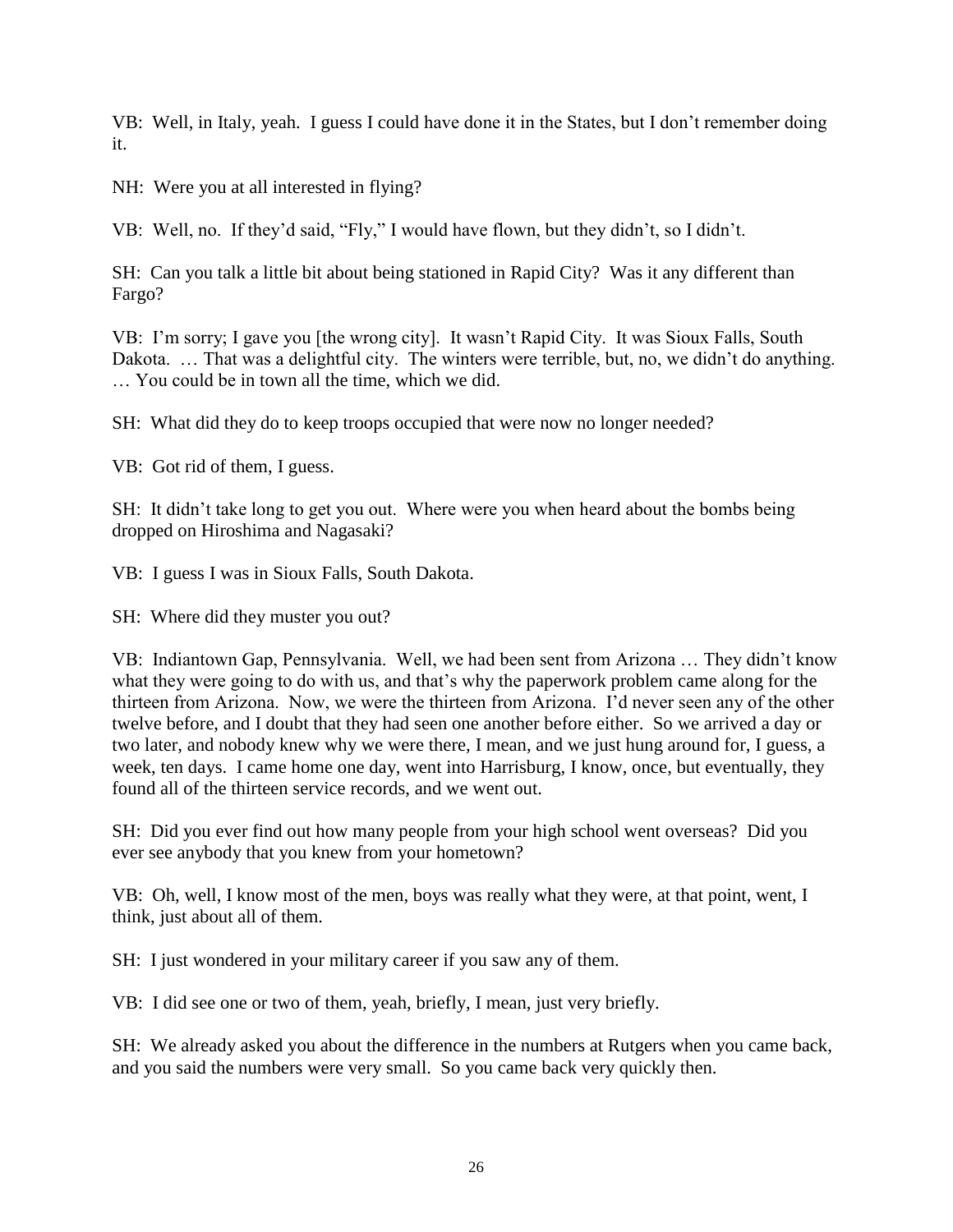VB: That's right. … I didn't give a date. It was 1945, and there was, more or less, nobody there. I mean, the senior class was [very small]. There were some people, [and] they were called the chemistry majors. They apparently … hadn't been drafted or anything. I mean, there were a few people there, but the graduates in 1946, when I actually graduated, I mean, [there were] not too many of us.

SH: Did you go right back into the same curriculum and had the same professors as when you left?

VB: Yes, I did.

SH: You said you got involved with the Queen's Players and put on a couple of plays. Were there other activities that you had not taken part in that you now took part in, other than Queen's Players?

VB: Not really, yeah. No, basically, no. We were running a fraternity and getting it off the ground, because it had gone [down] during the war.

SH: … Was the *Targum* back in business again, and the *Scarlet Letter*?

VB: Oh, yes. Well, the *Scarlet Letter*, we did not have a yearbook. There weren't enough of us, so we had a section in the '47 yearbook. … The only work we did was we decided not to put one out. That's basically what it was. And the *Targum*, well, I wasn't involved with the *Targum*, but I think that was going all the time.

SH: When you graduated in '46, what did the job market look like?

VB: Oh, I think there were plenty of jobs, yeah, plenty of jobs. Of course, there were plenty of men, too, but the job market was good.

SH: What did you start out doing, when you left Rutgers?

VB: Oh, we had a small family business. I went into that. … That technically went out of business.

SH: Right after that?

VB: Well, yeah. It was geared to letterpress printing, and if you know anything about printing, in 1946, it was probably ninety-five percent of the printing was letterpress. Now, ninety-five percent is offset. The result was the same, but …

SH: How long did the business continue?

VB: Oh, I guess about twenty-some years.

SH: So you were there for a while.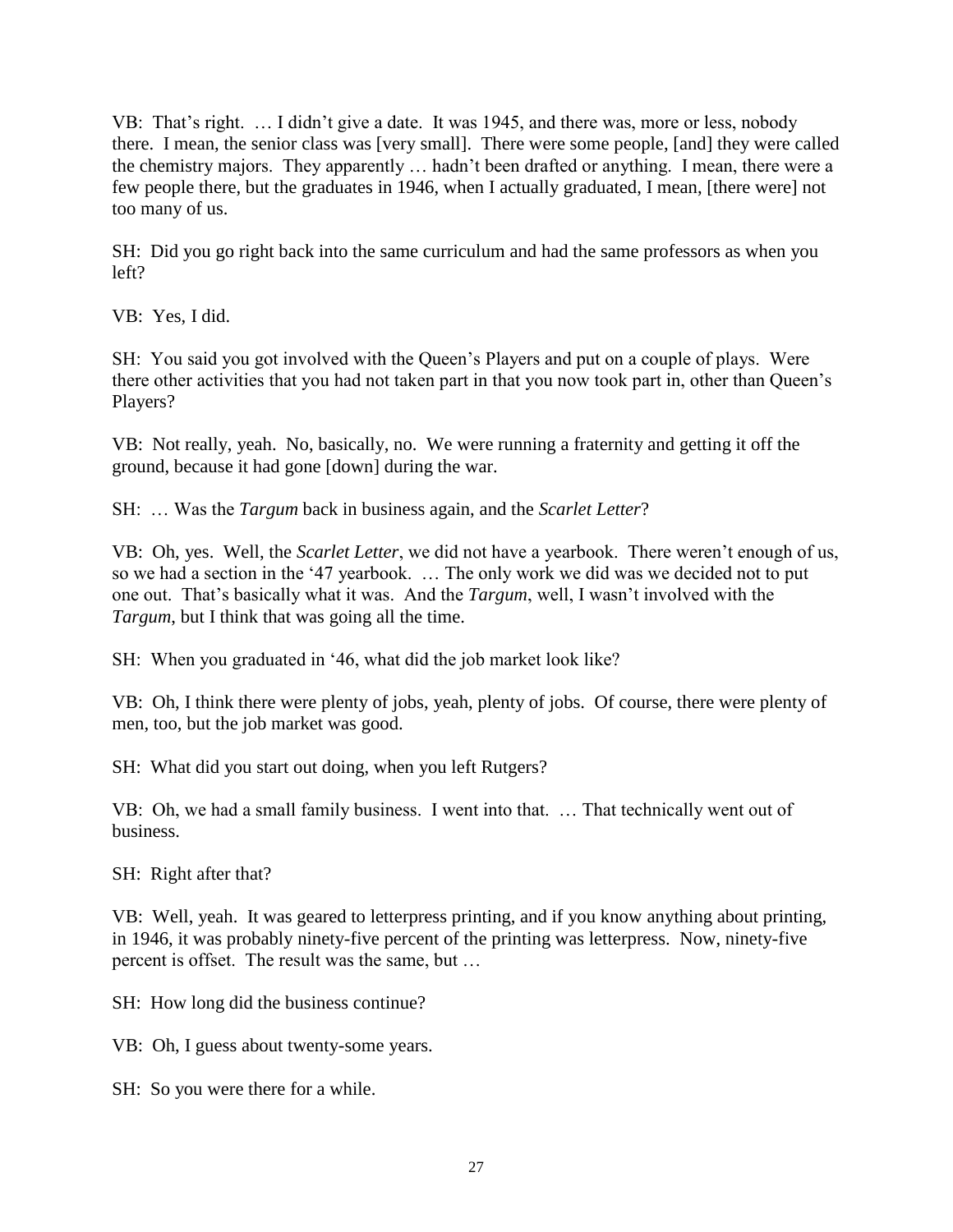VB: Oh, yeah, sure.

NH: What did you do after that?

VB: Then I became in charge of development, fundraising, for a medical center. That was just, that job was just starting, you see. Hospitals didn't bother with that stuff. They were there to take care of the patients. Well, things changed. So that's where I was when I retired.

SH: How did you meet Mrs. Burger?

VB: Well, a friend of mine dated one of her friends, and that's how we met.

SH: How much longer was it from the time you got out of Rutgers, or had you met before you left?

VB: Oh, no, no, no. I got out in '46, so I'd say three and a half years.

SH: Was she involved at all with your business, or what was she doing?

VB: She was a nurse.

SH: Where was she from?

VB: She's from Ardmore, Pennsylvania, which is not that far away.

SH: It sounds like such a career change to go from a printing type of business to …

VB: I had to go. The business disappeared. It no longer existed, as it no longer exists today. I mean, the whole business, anybody's …

NH: I saw a picture of you from 1954 with then Vice President Richard Nixon.

VB: You did? Where did you see that?

NH: I saw it in your file in the library.

VB: I don't even know where you got that thing. Well, yeah, I was in this advertising club, and one year, Nixon was vice president, we gave him our award, and he gave us his presence.

NH: Did you have the opportunity to speak with him?

VB: Oh, yeah, sure. I was in his bedroom.

SH: It wasn't at the White House, was it?